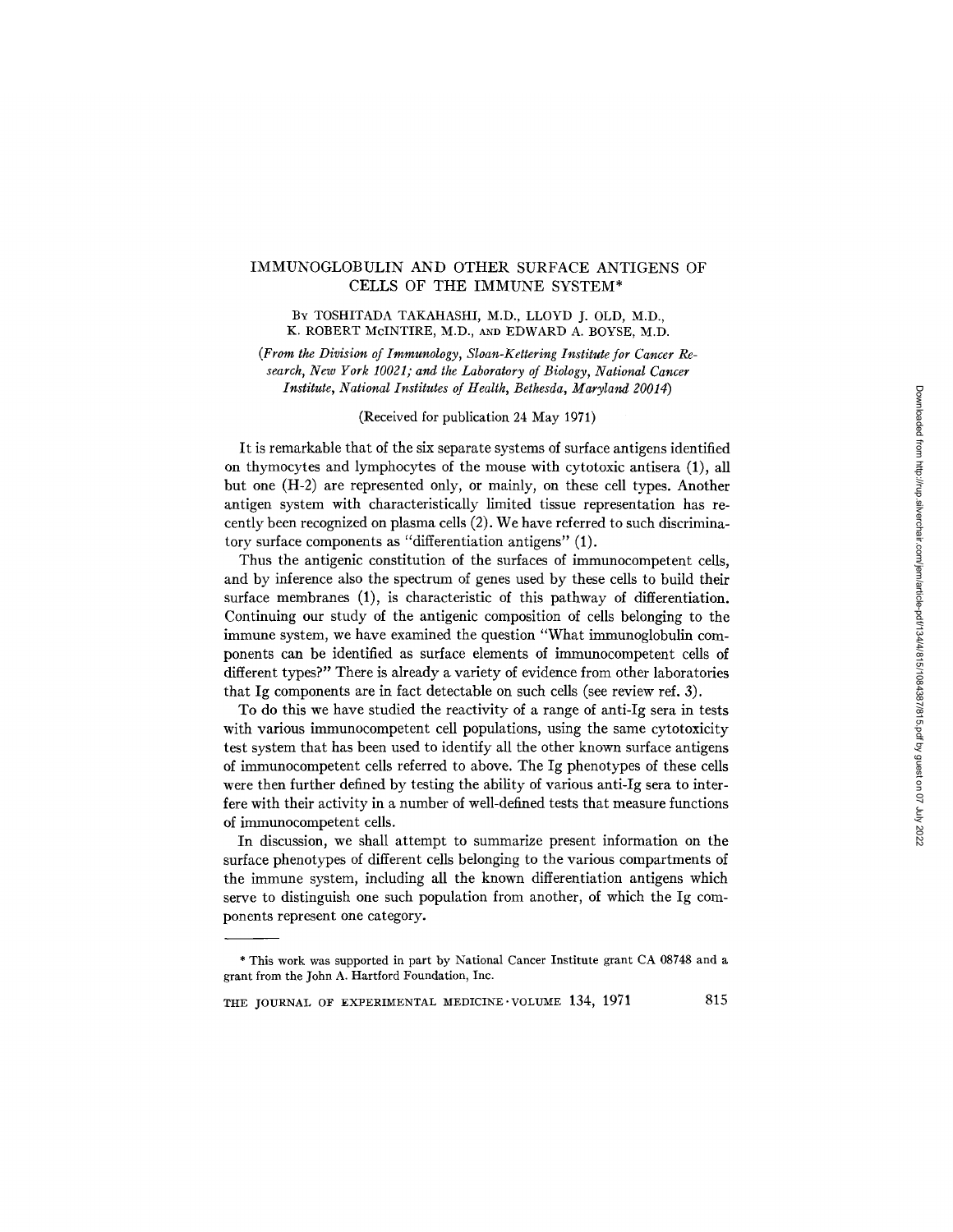#### *Materials and Methods*

*Mice.--These* were obtained either from our colonies or from the Jackson Laboratory, Bar Harbor, Maine.

*Myelomas and Other Tumors.*--Three BALB ascites myelomas, S19 ( $\kappa \gamma$ 2a), S41 ( $\kappa \alpha$ ), and S129 ( $\kappa \gamma$ 1), were kindly provided by Drs. R. Hyman and M. Cohn of the Salk Institute, San Diego, Calif. Other myelomas, leukemias, and sarcomas used in this study were described elsewhere (2).

*Antisera.--Antisera* against mouse Ig components were produced as described by Potter (4). Purified myeloma proteins and urinary proteins were used to immunize rabbits, appropriate absorptions being performed as necessary to obtain monospecific sera.

*Cytotoxicity Tests.--Method* of Gofer and O'Gorman (5) with modifications (6). Using medium 199 as diluent, tubes were set up containing 0.05 ml each of:  $(a)$  serial dilutions of antiserum, (b) guinea pig serum  $(GPS)^{1}$  diluted 1/3 or 1/4 as the source of complement (C), and (c) cells  $(5 \times 10^6/\text{ml})$ . These were incubated at 37°C for 45 min. The proportion of dead cells was determined by adding 0.1 ml of a freshly prepared 0.16% trypan blue (to stain dead cells) to each tube and counting in a hemacytometer.

Each test included controls in which the cells were incubated with either GPS alone, or antiserum (1/4) alone; these never contained more than  $10\%$  stained cells and are therefore omitted from all tables and figures.

*Detection of Ig Components on Hemolytic Plaque-Forming Cells (PFC).*-The principle of the test is to determine whether treatment of spleen cell suspensions with anti-Ig  $+$  C reduces their plaque-forming capacity. It is expected that PFC carrying the relevant Ig component would be lysed by this procedure (see ref. 2).

Spleen cell suspensions were prepared from BALB mice injected intravenously with 0.1 ml of  $20\%$  (v/v) sheep erythrocytes (SE). Mice were immunized once for IgM PFC tests and twice for IgG tests. Tubes were set up containing 0.3 ml each of: (a)  $2-6 \times 10^6$  spleen cells from these mice, (b) rabbit antiserum of the selected Ig specificity, or (control) normal rabbit serum (NRS), diluted  $1/12$ , and (c)  $1/4$  dilution of GPS (C source); these were incubated for  $45$  min at  $37^{\circ}$ C.

The cells were then washed twice and resuspended in approximately 0.3 ml of diluent; 0.1 ml was used for each of three plates prepared as described previously (2). Medium 199 was used as diluent. IgM PFC and IgG PFC were developed by the methods of Jerne et al. (7) and Dresser and Wortis (8), respectively.

*Detection of Ig Components and Alloantigens on Rosette-Forming Cells (RFC).*--The principle is similar to that for detecting antigen on PFC (above). For detecting Ig on RFC, the cells were incubated with anti-Ig but without C (blocking of Ig sites apparently being sufficient to inhibit rosette formation, without actual lysis of RFC). For detecting surface alloantigens, C was included, as in the case of PFC (above). Cell suspensions were prepared from spleens of BALB mice injected intraperitoneally with 0.1 ml of  $20\%$  (v/v) SE.

*I. Detecting Ig components:* For detecting Ig components on the surface of RFC, 0.4 mI of a suspension containing  $2 \times 10^6$  spleen cells was incubated for 1 hr with 0.4 ml of a 1/10

*<sup>1</sup> Abbreviations used in this paper:* anti-Ig, a rabbit antiserum to a mouse immunoglobulin component: either type specific ( $\kappa$ ,  $\lambda$ ) or class specific ( $\mu$ ,  $\alpha$ ,  $\gamma$ 1,  $\gamma$ 2a,  $\gamma$ 2b), in contrast to alloantisera against nonimmunoglobulin components of the cell surface; BALB, BALB/c; B cell, thymus-independent cell; C, complement; GPS, guinea pig serum; GVH, *graft-versus*host; LNC, lymph node cells; MBLA, mouse-specific bone marrow-derived lymphocyte antigen; MSLA, mouse-specific lymphocyte antigen; NMS, normal mouse serum; NRS, normal rabbit serum; PFC, plaque-forming cells; RFC, rosette-forming cells; SE, sheep erythrocytes; T cell, thymus-derived cell.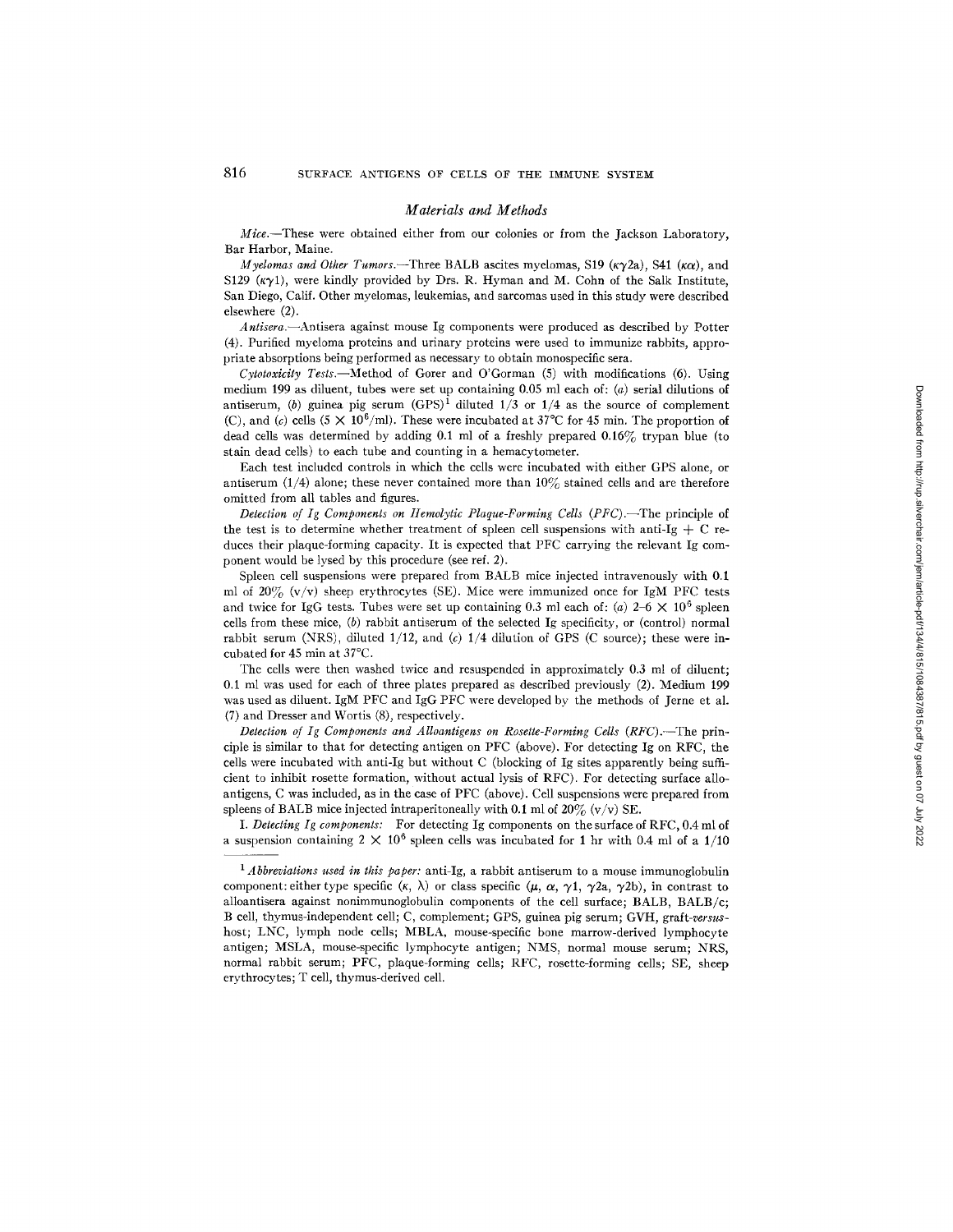dilution of antiserum of the selected Ig specificity or of NRS; this and all other procedures were carried out in the cold. The cells were then washed twice and resuspended in approximately 0.4 ml of medium 199 containing  $5\%$  fetal calf serum. The technique of suspensioncentrifugation (9) was used to induce rosette formation. 1.6  $\times$  10<sup>7</sup> SE were added to 2  $\times$ 10<sup>6</sup> treated spleen cells and centrifuged in a 10  $\times$  75 mm tube at 100 g for 15 min. The pellet was incubated for an additional 30 min. The pellet was resuspended to 0.4 ml and approximately 15,000 spleen cells were scanned in a hemacytometer to determine the RFC/105 cells.

II. *Detecting alloantlgens:* For detecting alloantigens on RFC, 0.4 ml each of (a) spleen cells, (b) alloantiserum or normal mouse serum (NMS), diluted  $1/10$ , and (c)  $1/15$  diluted rabbit C absorbed with mouse erythrocytes were incubated for 45 min in a 37°C water **bath.**  (Rabbit serum gives better complementation than GPS with most mouse alloantisera.) The cells were then washed twice at 4°C and tested for rosette formation as described above.

The use of cells exposed to NMS as the standard for expressing per cent suppression of RFC is dictated by the fact that NMS itself has a variable suppressive effect on RFC. This is under investigation, particularly in reference to the anti-thymocyte-lymphocyte autoantibodies that occur naturally in mouse serum (see ref. 10).

*Test for Suppression of the Ig Phenotype of Lymph Node Cells (LNC) and Myeloma Cells Exposed to Anti-Ig Sera.--The* procedure for modulation of TL antigens in vitro (11) was followed. 5  $\times$  10<sup>6</sup> MOPC-70A ( $\kappa \gamma$ 1) myeloma cells or BALB LNC were suspended in 1 ml of medium 199 containing anti- $\kappa$ , anti- $\gamma$ 1, or NRS at a final dilution of 1/15. Suspensions were incubated for 10-60 min at  $0^{\circ}$ C or  $37^{\circ}$ C and shaken every 10 min to keep the cells suspended. After the selected period of incubation, the cells were immediately cooled in an ice bath, washed twice in the cold, and examined in **the cytotoxicity** test.

### **RESULTS**

*I. Cytotoxicity Tests with Anti-H Chain and Anti-L Chain Sera on Thymocytes and LNC (Table* **1).--22 class-specific and type-specific anti-Ig sera were tested against BALB thymocytes and LNC (Table I). 30-40% of LNC were**  sensitive to anti- $\mu$  and anti- $\kappa$ . Other strains of mice were tested and all gave the **same reactions as BALB. The proportion of LNC killed was not increased by**  combining anti- $\mu$  and anti- $\kappa$  sera, suggesting that the majority of the susceptible cells carry both  $\mu$  and  $\kappa$  specificities. (The anti- $\mu$  and anti- $\kappa$  sera which were **mixed together for these particular tests were selected on the basis that they**  were monospecific for  $\mu$  and  $\kappa$ , respectively, without the necessity for prior **absorption with immunoglobulin components, thus avoiding cross-neutraliza**tion by free  $\mu$  and  $\kappa$  determinants.) Some of the class-specific or type-specific **sera among the 22 tested were cytotoxic for thymocytes but this had no relation to Ig specificities (see II below).** 

**II.** The Origin of the Cytotoxic Reaction on Thymocytes (Fig. 1).—As illustrated in Fig. 1, the cytotoxicity of anti- $\mu$  and anti- $\kappa$  sera against LNC was not ab**sorbed by thymocytes but was absorbed by LNC (or with serum, or with the relevant isolated serum components; see V below). In contrast, the cytotoxicity of such antisera for thymocytes was completely absorbed by thymocytes and LNC, but not by whole serum. Thus the cytotoxic activity of Ig antisera against thymocytes is due to their contamination with anti-cellular antibody, occurring**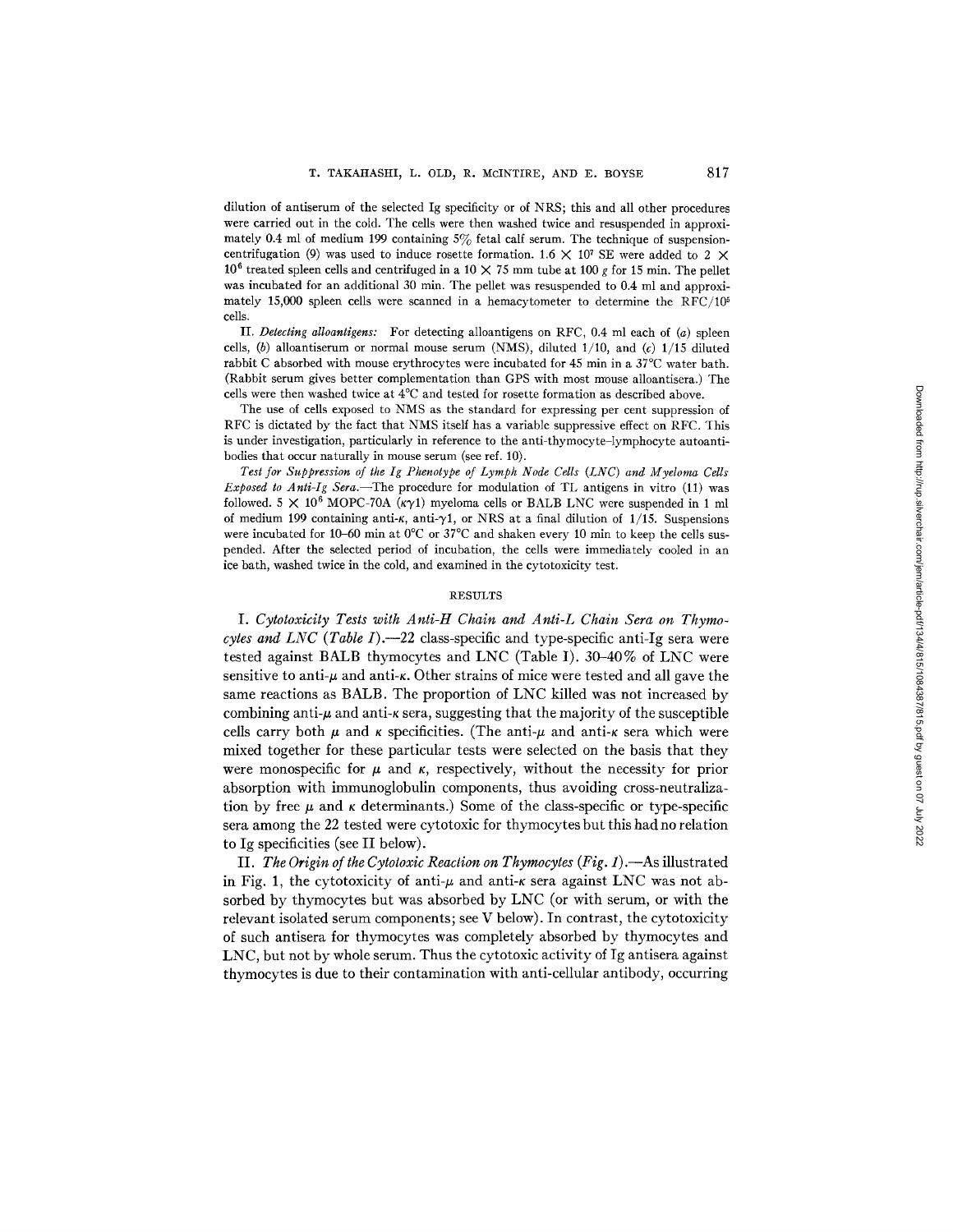naturally in the rabbit serum or induced unintentionally by immunization. (Thymocytes are characteristically much more sensitive than lymphocytes to cytolysis by natural heteroantibody.)

III. Cytotoxicity Tests with Anti-K and Anti- $\mu$  on cells of Various Tissues

'FABLE I

|                   |         | Dilution of antiserum |              |                  |        |      |                 |        |  |  |  |  |
|-------------------|---------|-----------------------|--------------|------------------|--------|------|-----------------|--------|--|--|--|--|
|                   | 1/4     | 1/8                   | 1/4          | 1/8              | 1/16   | 1/32 | 1/64            | 1/128  |  |  |  |  |
|                   |         | Thymocytes            |              | Lymph node cells |        |      |                 |        |  |  |  |  |
|                   |         |                       | % Cells dead |                  |        |      |                 |        |  |  |  |  |
| Anti-H chain sera |         |                       |              |                  |        |      |                 |        |  |  |  |  |
| Anti-u            | $<$ 10  | ${<}10$               | 31           | 31               | 30     | 31   | 12              | $<$ 10 |  |  |  |  |
| Anti- $\alpha$    | ${<}10$ | < 10                  | $<$ 10       | ${<}10$          | $<$ 10 |      |                 |        |  |  |  |  |
| Anti- $\gamma$ 1  | $<$ 10  | $<$ 10                | $<$ 10       | $<$ 10           | $<$ 10 |      | <b>Salesman</b> |        |  |  |  |  |
| Anti- $\gamma$ 2a | ${<}10$ | $<$ 10                | $<$ 10       | $<$ 10           | < 10   |      |                 |        |  |  |  |  |
| Anti- $\gamma$ 2b | $<$ 10  | $<$ 10                | $<$ 10       | < 10             | < 10   |      |                 |        |  |  |  |  |
| Anti-L chain sera |         |                       |              |                  |        |      |                 |        |  |  |  |  |
| Anti- $\kappa$    | $<$ 10  | $<$ 10                | 40           | 41               | 40     | 37   | 30              | $<$ 10 |  |  |  |  |
| Anti- $\lambda$   | $<$ 10  | $<$ 10                | 12           | 15               | $<$ 10 |      |                 |        |  |  |  |  |

\* Sera selected for lack of cytotoxic activity for thymocytes, see Table III for the reactions of these sera with myelomas.



FIG. 1. Cytotoxicity tests with anti- $\kappa$ , anti- $\lambda$ , and anti- $\mu$  on lymph node cells (LNC) and thymocytes (Thy)  $(A)$  Effect of preabsorption with thymocytes  $(B)$  or LNC  $(C)$ .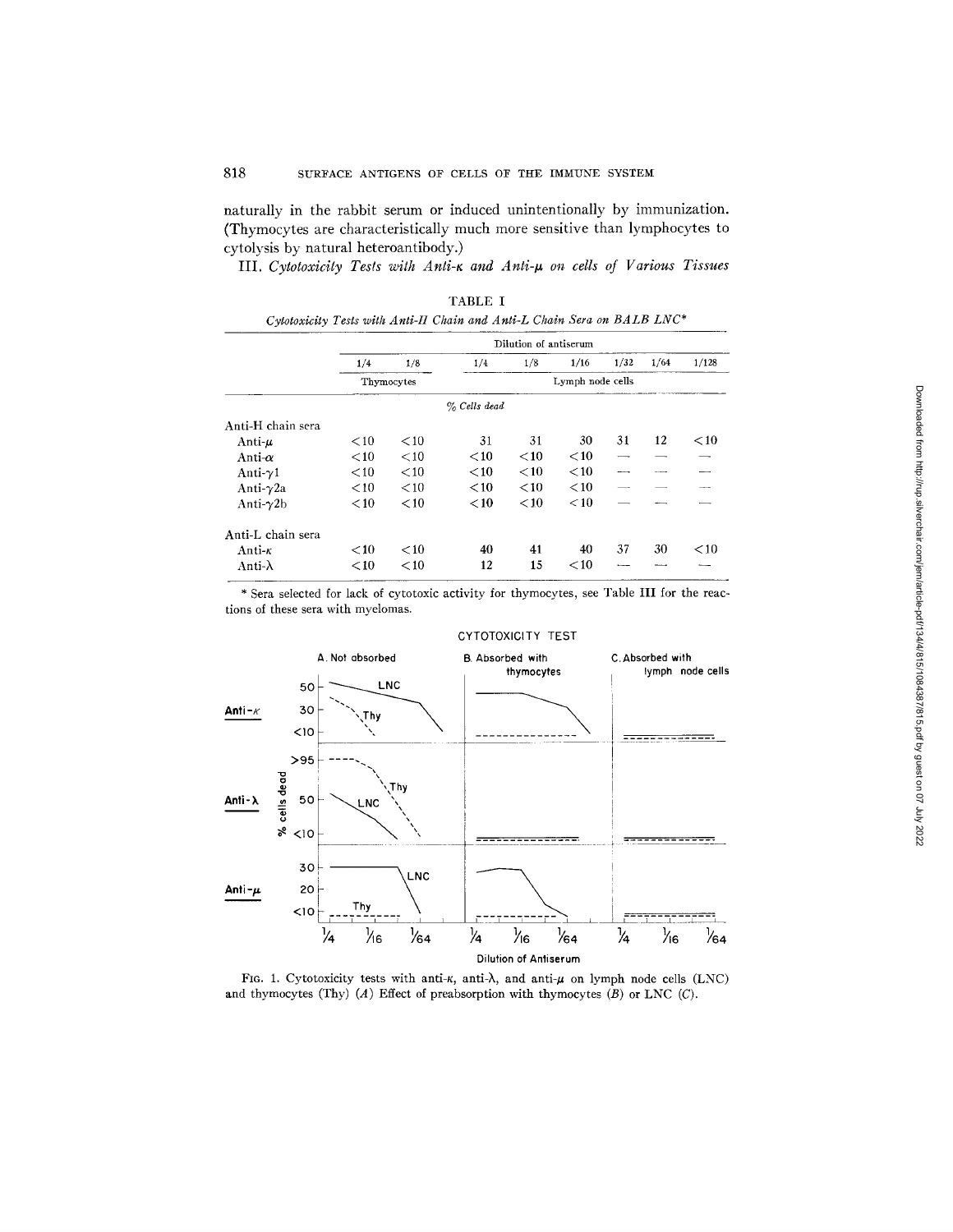*(Table II)*.-Lymphocytes separated from peripheral nodes, mesenteric nodes, blood, and peritoneal cavity were all in some proportion sensitive to anti-k and anti- $\mu$ . Spleen contained the highest proportion of cells sensitive to anti- $\kappa$ , and bone marrow the lowest. For each cell type the proportion of cells lysed by anti-

|                   |        | Anti-k       | Anti- $\mu$ |        |      |      |  |
|-------------------|--------|--------------|-------------|--------|------|------|--|
| Cell type (BALB)  | 1/4    | 1/16         | 1/64        | 1/4    | 1/16 | 1/64 |  |
|                   |        | % Cells dead |             |        |      |      |  |
| Thymocytes        | $<$ 10 | < 10         | < 10        | $<$ 10 | < 10 | ~10  |  |
| Lymphocytes from  |        |              |             |        |      |      |  |
| Peripheral nodes  | 40     | 37           | 37          | 33     | 31   | 20   |  |
| Mesenteric nodes  | 35     | 34           | 34          | 32     | 31   | 20   |  |
| <b>Blood</b>      | 44     | 44           | 43          | 29     | 25   | 19   |  |
| Peritoneal cavity | 46     | 36           | 33          | 28     | 29   | 17   |  |
| Spleen cells      | 55     | 59           | 38          | 36     | 30   | 21   |  |
| Bone marrow cells | 28     | 26           | 18          | 25     | 24   | 25   |  |

TABLE II *Cytotoxicity Tests with Anti-K and Anti-t~ Sera\* on Cells of Various Tissue~* 

\* Results not affected by preabsorption with thymocytes.



# CYTOTOXICITY TEST

FIG. 2. Cytotoxicity tests with anti- $\gamma$ 1 and anti-K on MOPC-70A myeloma cells.

 $\kappa$  was somewhat higher than that lysed by anti- $\mu$ ; therefore particularly in the case of spleen, where the discrepancy was considerable, it seems likely that some  $\kappa^+$  cells carry heavy chains other than  $\mu$ .

IV. *Cytotoxicity Tests with Anti-H Chain and Anti-L Chain Sera on Myeloma Cells (Table III and Fig. 2)*. Three transplantable ascites myelomas were tested with the full range of antisera available to us (Table III). One of these,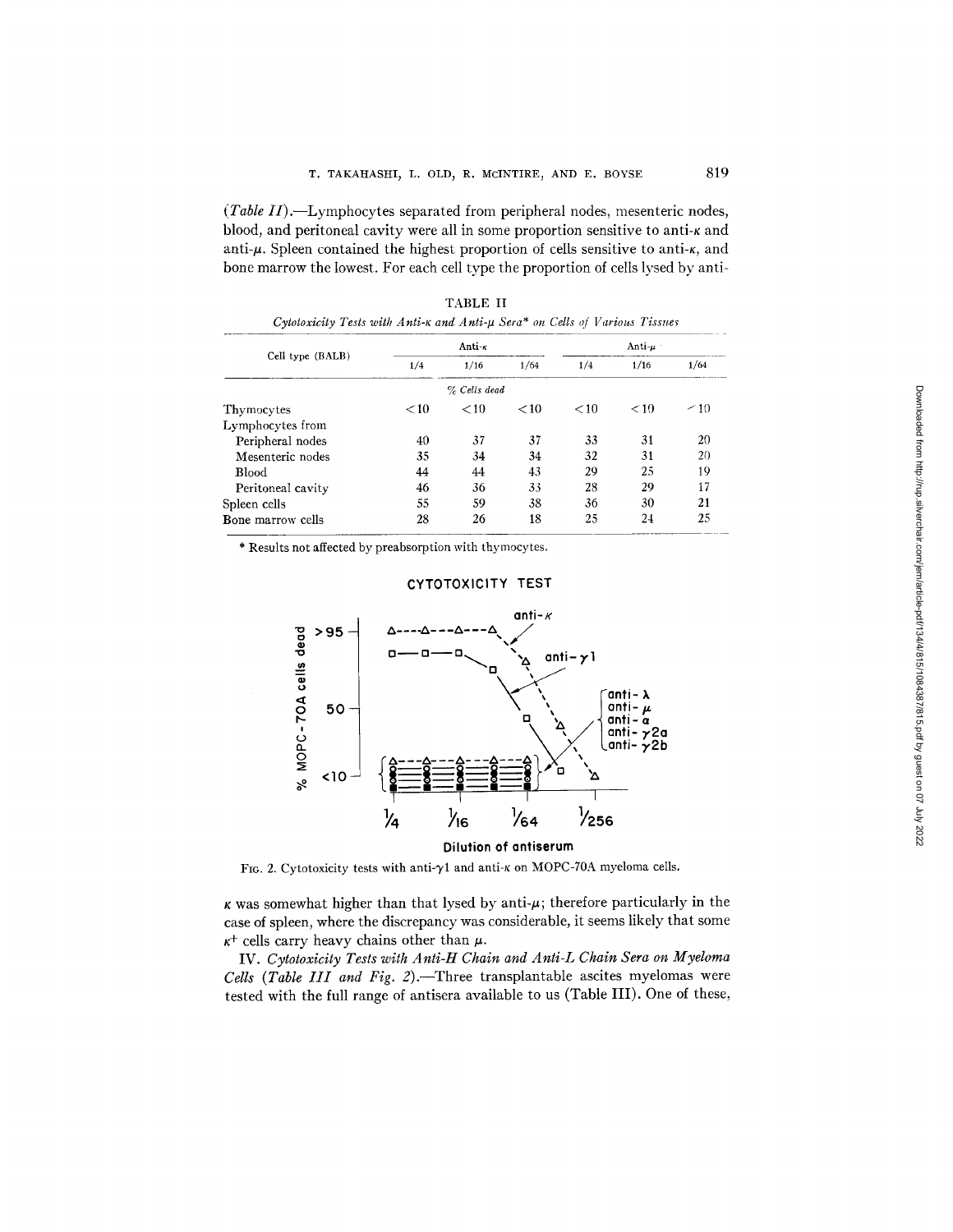MOPC-70A ( $\kappa \gamma$ 1), was sensitive to anti- $\kappa$  and anti- $\gamma$ 1. The other two, MOPC-104E ( $\lambda \mu$ ) and MPC-67 ( $\kappa \alpha$ ), were insensitive to all other Ig antisera. Five more ascites myelomas S129 ( $\kappa \gamma$ 1), S41 ( $\kappa \alpha$ ), S19 ( $\kappa \gamma$ 2a), Adj-PC5 ( $\kappa \gamma$ 2a), and MPC-11 ( $\kappa \gamma$ 2b) were tested with anti- $\kappa$  and appropriate anti-H chain sera;

|                    | MOPC-70A<br>$(\kappa \gamma 1)$ | $MOPC-104E$<br>$(\lambda \mu)$ | $MPC-67$<br>$(\kappa\alpha)$ |
|--------------------|---------------------------------|--------------------------------|------------------------------|
| Anti-H chain sera  |                                 |                                |                              |
| Anti- $\mu$        |                                 |                                |                              |
| Anti- $\alpha$     |                                 |                                |                              |
| Anti- $\gamma$ 1   | $+$ §                           |                                |                              |
| Anti- $\gamma$ 2a  |                                 |                                |                              |
| Anti- $\gamma$ 2b  |                                 |                                |                              |
| Anti-L chain sera  |                                 |                                |                              |
| Anti- <sub>K</sub> |                                 |                                |                              |
| Anti-λ             |                                 |                                |                              |

TABLE III

*Cytotoxicity Tests with Anti-H Chain and Anti-L Chain Sera\* on Myeloma Cells: Summary* 

\* See Table I for the reactions of these sera with thymocytes and LNC.

 $\dagger$  -, no cytotoxic reaction.

§  $+$ , positive cytotoxic reaction, titer 1/64, see Fig. 2.

### TABLE IV

| Specificity of Cytotoxic Reactions of Anti-H Chain and Anti-L Chain Sera Confirmed by |  |  |                                   |  |  |  |  |
|---------------------------------------------------------------------------------------|--|--|-----------------------------------|--|--|--|--|
|                                                                                       |  |  | Neutralization with Ig Components |  |  |  |  |

| Antiserum          | Preabsorption with |                       |                 |                  |  |  |  |  |  |
|--------------------|--------------------|-----------------------|-----------------|------------------|--|--|--|--|--|
|                    | None               | <b>NMS</b>            | $\kappa$ -chain | $\lambda$ -chain |  |  |  |  |  |
|                    |                    | $\%$ LNC dead         |                 |                  |  |  |  |  |  |
| Anti- $\mu$        | 31                 | $<$ 10                | 27              | 35               |  |  |  |  |  |
| Anti-k             | 37                 | < 10                  | $<$ 10          | 38               |  |  |  |  |  |
|                    |                    | % MOPC-70A cells dead |                 |                  |  |  |  |  |  |
| Anti- $\gamma$ 1   | 65                 | $<$ 10                | 60              | 62               |  |  |  |  |  |
| Anti- <sub>K</sub> | 90                 | < 10                  | $<$ 10          | 89               |  |  |  |  |  |

Method: 0.05 ml antiserum (diluted 1/8) incubated with 0.05 ml *(a)* NMS (1/10), (b)  $\kappa$ -chains (0.1 mg/ml), or (c)  $\lambda$ -chain (0.1 mg/ml) for 45 min at room temperature followed by 45 min in the cold and then titrated against LNC or MOPC-70A.

once again only the  $\kappa\gamma$ 1-producing myeloma (S129) showed sensitivity to the appropriate anti-Ig sera in the cytotoxicity test (see Discussion).

A titration of anti- $\kappa$  and anti- $\gamma$ 1 against MOPC-70A is shown in Fig. 2.20 leukemias of different types and from various mouse strains were tested with anti- $\kappa$ , with negative results in all cases.

*V. Confirmation of the Specificity of the Cytotoxic Reactions of Anti-μ, Anti-γ1,*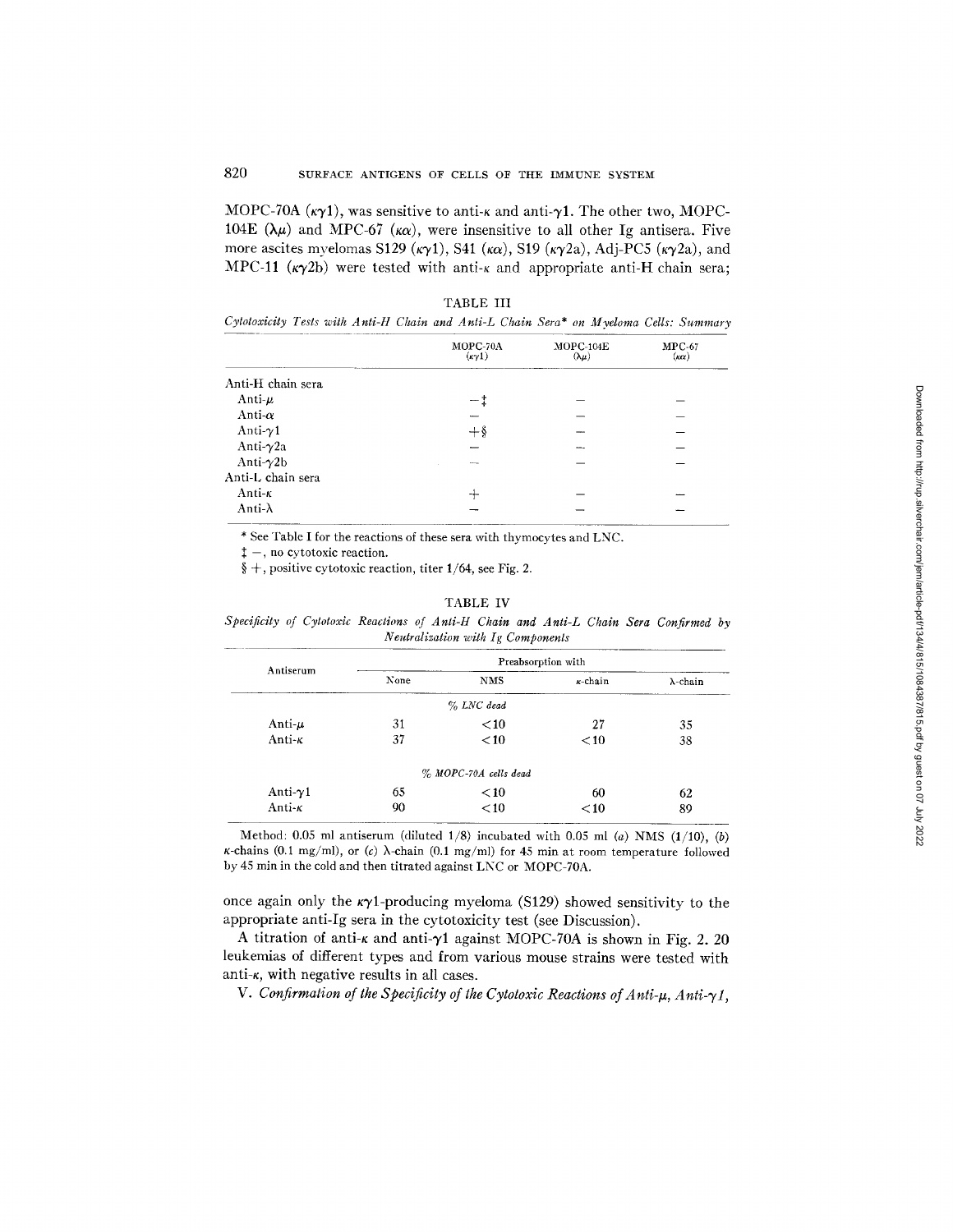and Anti-<sub>K</sub> Sera against LNC and Myeloma Cells (Table IV).—The cytotoxicity of anti- $\mu$  for LNC, and of anti- $\gamma$ 1 for MOPC-70A cells, was abolished by preincubation of these antisera with NMS but not with  $\kappa$ -chains or  $\lambda$ -chains. Similarly the cytotoxic activity of anti- $\kappa$  sera for LNC and MOPC-70A cells was abolished by incubating the antiserum with NMS or with  $\kappa$ -chains, but not with  $\lambda$ -chains.

| TABLE |  |  |
|-------|--|--|
|       |  |  |

*Tests for Ig Components on Hemolytic Plaque-Forming Cells (PFC); Effect of Preincubating PFC with Anti-H and Anti-L Chain Sera* 

|                                                                          |                     |      | Plaques: IgM type |        |                                                   | Plaques: IgG type | Sum-<br>mary  <br>of re-<br>sults:<br>degree |        |      |                    |
|--------------------------------------------------------------------------|---------------------|------|-------------------|--------|---------------------------------------------------|-------------------|----------------------------------------------|--------|------|--------------------|
| <b>BALB</b> spleen cells<br>(PFC) preincubated with*<br>(and complement) | Exp. 1              |      |                   | Exp. 2 | Summary<br>of results:<br>degree of<br>inhibition | Exp. 1            |                                              | Exp. 2 |      |                    |
|                                                                          | $\Sigma^{\ddagger}$ | $\%$ | Σ                 | $\%$   |                                                   | Σ                 | $\%$                                         | Σ      | $\%$ | of in-<br>hibition |
| NRS                                                                      | 150                 | 100  | 118               | 100    |                                                   | 232               | 100                                          | 213    | 100  |                    |
| Anti-H chain                                                             |                     |      |                   |        |                                                   |                   |                                              |        |      |                    |
| Anti- $\mu$                                                              | 56                  | 37   | 59                | 50     | $+++$                                             | 222               | 96                                           | 202    | 95   |                    |
| Anti-α                                                                   | 134                 | 89   | 109               | 92     |                                                   | 246               | 106                                          | 213    | 100  |                    |
| Anti- $\gamma$ 1                                                         | 152                 | 102  | 108               | 91     |                                                   | 235               | 101                                          | 206    | 97   |                    |
| Anti- $\gamma$ 2a                                                        | 137                 | 91   | 121               | 103    |                                                   | 210               | 91                                           | 198    | 93   |                    |
| Anti- $\gamma$ 2b                                                        | 132                 | 88   | 115               | 97     |                                                   | 214               | 92                                           | 187    | 88   |                    |
| Anti-L chain                                                             |                     |      |                   |        |                                                   |                   |                                              |        |      |                    |
| Anti- <sub>K</sub>                                                       | 74                  | 49   | 58                | 49     | $++++$                                            | 213               | 92                                           | 189    | 89   |                    |
| Anti- $\lambda$                                                          | 140                 | 93   | 120               | 102    |                                                   | 197               | 85                                           | 211    | 99   |                    |

\* Dilution of all antisera 1/12; conditions of preincubation of spleen cells as for cytotoxicity tests.

 $\ddagger$  Total plaques in three similar plates.

§ PFC/(PFC with NRS)  $\times$  100.

 $\parallel \frac{\alpha}{6}$  inhibition:  $-$  <15, + 16-30, ++ 31-50, +++ 51-70, ++++ 71-100. (Based on the two results to the left.)

*VI. Tests for Ig Components on Hemolytic Plaque-Forming Cells (Table V).--*  Spleen cells from mice immunized against SE were incubated with anti-H chain or anti-L chain sera, together with C. Their plaque-forming capacity was then tested directly for IgM PFC and indirectly (i.e. with added anti-mouse Ig) for IgG PFC.

IgM PFC cells were suppressed by anti- $\mu$  and also by anti- $\kappa$  (50% or more reduction of plaques in both cases). The controls for these experiments included prior neutralization of the anti- $\mu$  and anti- $\kappa$  reagents with NMS, and substitution of heat-inactivated C, both of which abolished the suppression of IgM PFC.

In contrast, no significant demonstrable suppression of IgG PFC was ob-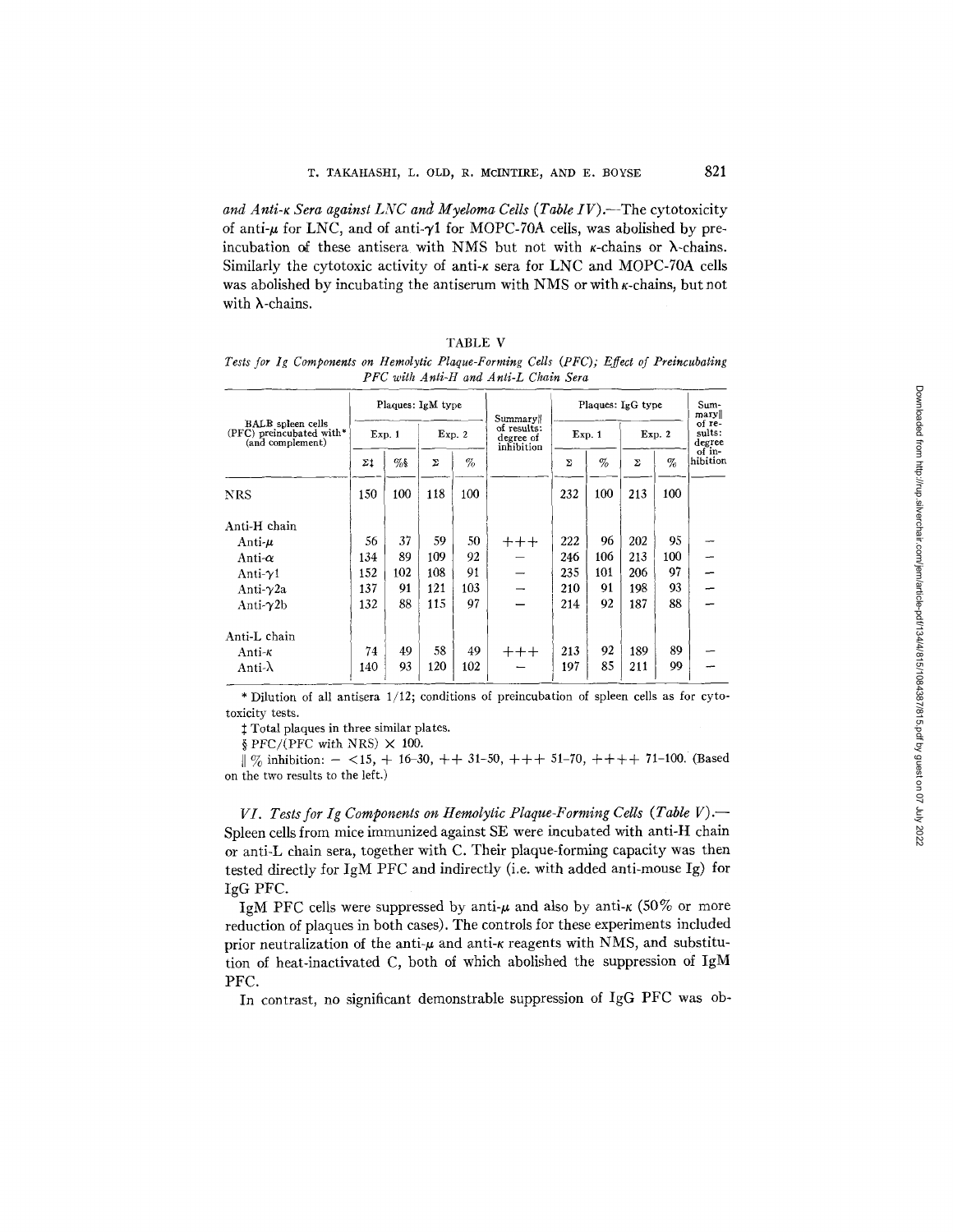tained with any of the H chain or L chain antisera. We considered the possibility that some IgG PFC might indeed be carrying class-specific determinants on their surfaces but that for each particular specificity the proportion of cells was too low for their loss to be recognizable as a lowering of the number of plaques. To cover this possibility a number of tests were performed in which the plaque reaction was developed with class-specific antisera instead of the

|                                          |             | Day 41 |            |      |            | Day 91 |            |     |                                                  |  |
|------------------------------------------|-------------|--------|------------|------|------------|--------|------------|-----|--------------------------------------------------|--|
| Spleen cells (RFC)<br>preincubated* with | Exp. 1      |        | Exp. 2     |      | Exp. 1     |        | Exp. 2     |     | Summary i of<br>results: degree<br>of inhibition |  |
|                                          | <b>RFCS</b> | $\%$   | <b>RFC</b> | $\%$ | <b>RFC</b> | $\%$   | <b>RFC</b> | %   |                                                  |  |
| NRS                                      | 397         | 100    | 327        | 100  | 426        | 100    | 624        | 100 |                                                  |  |
| Anti-H chain                             |             |        |            |      |            |        |            |     |                                                  |  |
| Anti-u                                   | 159         | 40     | 111        | 33   | 198        | 46     | 366        | 58  | $+++$                                            |  |
| Anti- $\alpha$                           | 343         | 86     | 274        | 83   | 306        | 71     | 561        | 89  | $^{+}$                                           |  |
| Anti- $\gamma$ 1                         | 350         | 88     | 267        | 82   | 307        | 71     | 538        | 86  | $^{+}$                                           |  |
| Anti- $\gamma$ 2a                        | 287         | 72     | 287        | 87   | 337        | 79     | 389        | 62  | $+$                                              |  |
| Anti- $\gamma$ 2b                        | 314         | 79     | 251        | 76   | 297        | 69     | 393        | 63  | $+$                                              |  |
| Anti-L chain                             |             |        |            |      |            |        |            |     |                                                  |  |
| Anti-ĸ                                   | 20          | 5      | 26         | 8    | 53         | 12     | 53         | 9   | $+++++$                                          |  |
| Anti-λ                                   | 429         | 109    | 343        | 105  | 521        | 122    | 663        | 106 |                                                  |  |

TABLE VI *Tests Jbr Inhibition of Rosette-Forming Cells (RFC) by Anti-H Chain and Anti-L Chain Sera* 

\* 0.4 ml spleen cell suspension  $(5 \times 10^6/\text{ml})$  incubated with 1/10 antiserum for 60 min at 4°C. The cells were then washed and tested for rosette formation.

 $\sharp$  BALB mice were immunized with 0.1 ml of 20% (v/v) SE intraperitoneally. Tests for RFC were performed 4 or 9 days later.

§ Average of two duplicate samples. Approximately 15,000 spleen cells scanned in each sample to determine the RFC/10<sup>5</sup> cells.

 $\parallel$  RFC/(RFC with NRS)  $\times$  100.

¶ See footnote II, Table V.

usual polyspecific anti-Ig. The number of plaques obtained was considerably lower in each case, as expected, but again preincubation with class-specific antisera in the presence of C produced no detectable suppression of the respective IgG PFC. There remains the possibility that unidentified H chain determinants are expressed on these cells, but the failure of anti-L chain sera to suppress IgG PFC is against this; no matter what heavy chain determinants are expressed on these cells, it is to be expected that they should have either  $\kappa$ or  $\lambda$ -chains. We conclude that no Ig components are demonstrable by these methods on the surface of IgG PFC.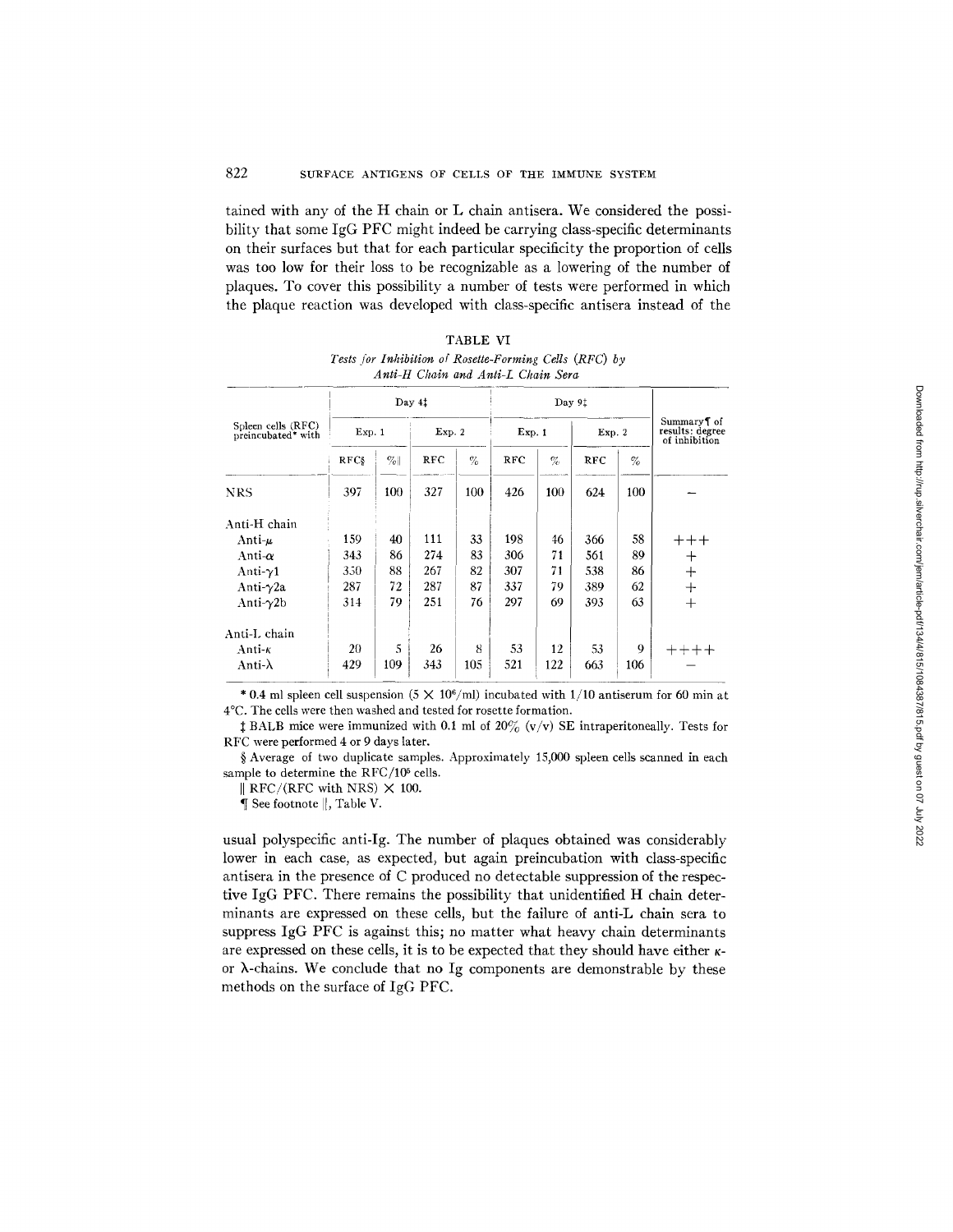The results in this section parallel closely those in section I above, where it was seen that the cytotoxicity test recognizes  $\mu$  and  $\kappa$  on a proportion of lymphoid cells, but does not recognize cells bearing other Ig components. This does not mean they are not there, in fact  $\gamma$ 1 is demonstrable on two myelomas, but more likely that the amount on LNC and bone marrow cells is too small to give rise to a significantly positive cytotoxicity test.

VII. Ig Components and Alloantigens on the Surface of Rosette-Forming Cells *(Tables V! and VII).--The* major Ig determinants on the surface of RFC are  $\mu$  and  $\kappa$ ; anti- $\mu$  inhibited rosette formation by 40-60% and anti- $\kappa$  by approxi-

TABLE VII

*Tests for H-2, O, Ly-A, Ly-B, Ly-C, and PC.1 Alloantigens on Rosette-Forming Cells (RFC); Effects of Pre-incubating RFC with the Respective Alloantisera* 

|                                          |                     |        | Day 41     |        |            | Day 71 |            |        |                                                |
|------------------------------------------|---------------------|--------|------------|--------|------------|--------|------------|--------|------------------------------------------------|
| Spleen cells (RFC)<br>preincubated* with | Exp. 1              |        |            | Exp. 2 |            | Exp. 1 |            | Exp. 2 | Summary of<br>results: degre<br>of inhibition! |
|                                          | RFC <sub>\$</sub> t | $%$ st | <b>RFC</b> | $\%$   | <b>RFC</b> | $\%$   | <b>RFC</b> | %      |                                                |
| <b>NMS</b>                               | 675                 | 100    | 667        | 100    | 539        | 100    | 844        | 100    |                                                |
| Anti- $\theta$ -C3H¶                     | 750                 | 111    | 641        | 96     | 525        | 97     | 859        | 102    |                                                |
| Anti-Ly-A.2                              | 645                 | 96     | 587        | 88     | 654        | 119    | 737        | 87     |                                                |
| Anti-Ly-B.2                              | 545                 | 81     | 782        | 117    | 539        | 100    | 781        | 92     |                                                |
| Anti-Ly- $C.2$                           | 539                 | 80     | 647        | 97     | 600        | 111    | 683        | 80     |                                                |
| Anti-PC.1                                | 480                 | 71     | 516        | 77     | 378        | 70     | 639        | 76     |                                                |
| Anti-H- $2^a$                            | 27                  | 4      | 20         | 3      | 20         | 4      | 53         | 6      | $+++++$                                        |

\* Dilution of serum 1/10, C, 1/8 rabbit serum preabsorbed with mouse thymocytes and erythrocytes, conditions of preincubation of spleen cells as for cytotoxicity test.

 $\ddagger$  A strain mice were immunized with 0.1 ml 20% (v/v) SE intraperitoneally and tests for RFC were performed 4 or 7 days later.

§ See footnotes §, || Table VI.

|| See footnote ||, Table V.

 $\P$  Prepared by immunization of A/ $\theta$ -AKR congenic mice with A strain ( $\theta$ -C3H) cells.

mately 90%. Lesser reductions were observed with all the other anti-Ig sera with the exception of anti- $\lambda$  (Table VI). These reductions are significant and indicate that heavy chains other than  $\mu$  are also present on RFC.

Incubation of spleen cells with H-2 antiserum and C virtually abolished all RFC. Anti-PC.1 serum (2) reduced RFC by 25-30%. No consistent reduction was produced by antisera belonging to the  $\theta$ , Ly-A, Ly-B, or Ly-C systems of thymocyte-lymphocyte antigens (1).

The usual  $\theta$  antisera, C3H anti-AKR and AKR anti-C3H (12), reduced RFC by 30-40%, as others have reported  $(13, 14)$ . This is not due to anti- $\theta$ , however, for  $\theta$  antisera prepared in  $\theta$ -congenic mice, with anti- $\theta$  titers as high as or higher than the C3H anti-AKR and AKR anti-C3H, gave no reduction of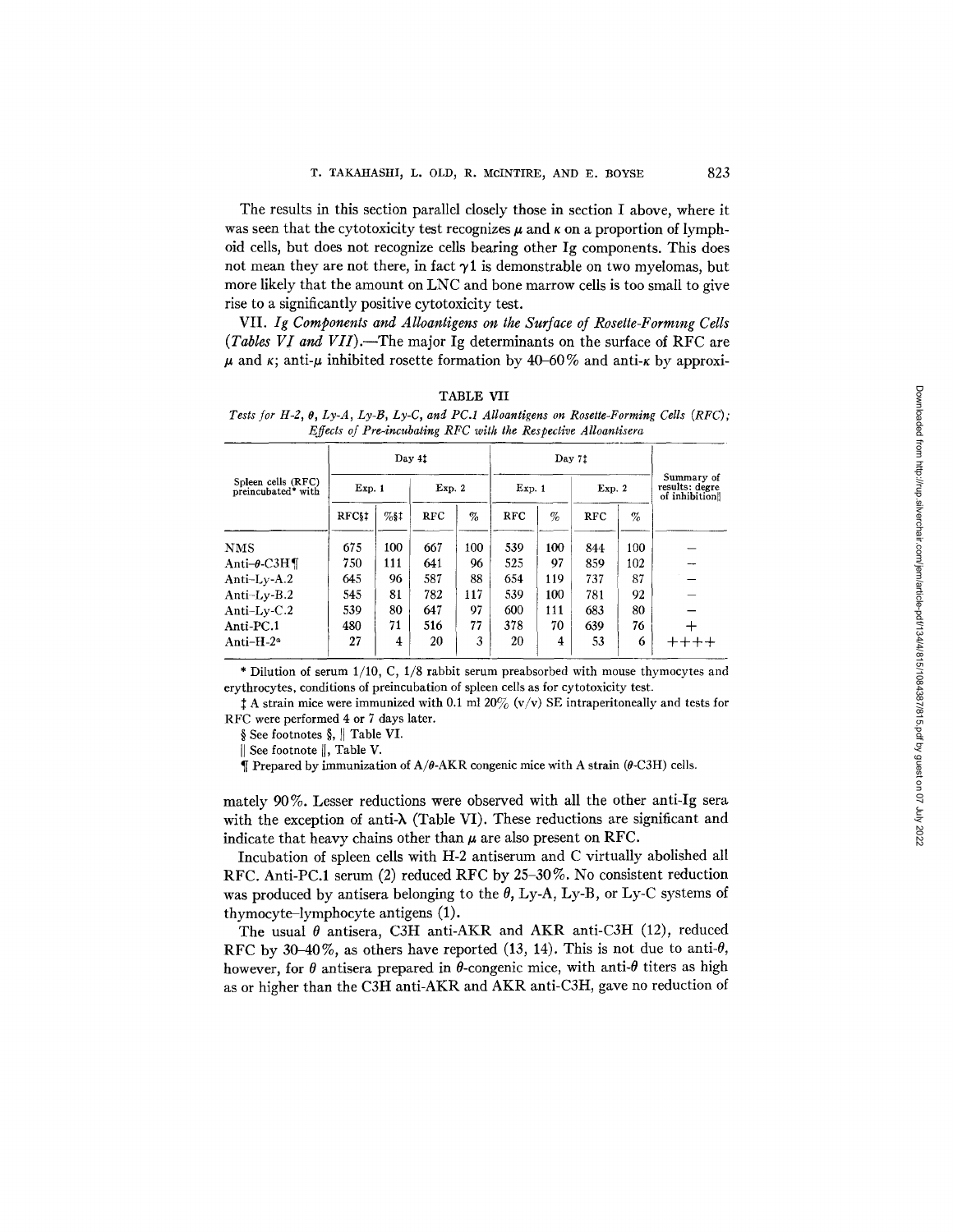

#### CYTOTOXICITY TEST



# CYTOTOXICITY TEST



## **Dilution of onti-x in cytotoxicity test**

FIG. 4. Effect of actinomycin D on the  $\kappa^+ \to \kappa^-$  surface-phenotype change induced in LNC (A) and MOPC-70A myelmna cells (B). *Step 1:* LNC or MOPC-70A myeloma cells incubated in actinomycin D (5 or 50  $\mu$ g/ml) for 60 min at 37°C, then were washed twice in the cold. *Step 2*: Further incubating in 1/15 anti- $\kappa$  or NRS (control) for 45 min at 37°C; cells then washed twice in the cold. *Step 3:* This figure; cytotoxicity tests with anti- $\kappa$ .

*Interpretation:* actinomycin D (50  $\mu$ g/ml) inhibited the  $\kappa^+ \rightarrow \kappa^-$  conversion of LNC (but not of MOPC-70A myeloma cells) induced by exposure to anti- $\kappa$ .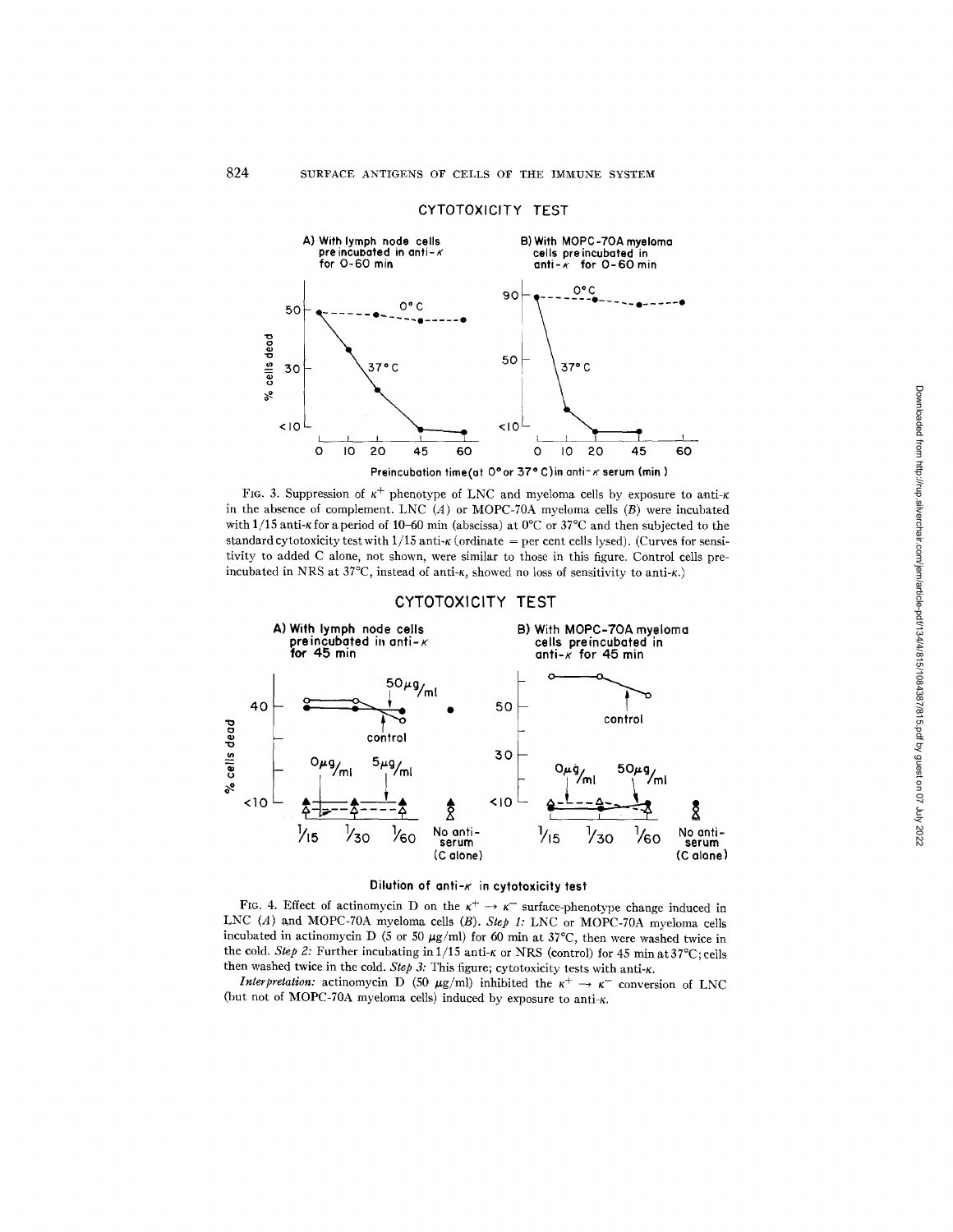RFC. This must therefore be an antibody of another specificity which reacts with RFC. We find that this unknown antibody does not belong to any of the Ly specificities (15) that are found in low titer in C3H anti-AKR and AKR anti-C3H sera.

VIII. *Suppression of the Surface Ig Phenotype of LNC and Myeloma Cells Exposed to Anti-Ig Sera (Fig. 3-5).*—As described above, a proportion of LNC and MOPC-70A cells are sensitive to lysis by anti- $\kappa$  in the presence of C. However, when these cells are incubated with anti- $\kappa$  in the absence of C their sensi-

CYTOTOXICITY TEST WITH CELLS PREINCUBATED IN ANTI-y1 OR ANTI-K



**Dilution of antiserum in cytotoxicity test** 

FIG. 5. Loss of  $\kappa^+ \gamma 1^+$  phenotype of myeloma cells incubated in either anti- $\kappa$  or anti- $\gamma 1$ in the absence of complement. *Step 1:* MOPC-70A myeloma cells incubated with "1/15 NRS, anti- $\kappa$ , or anti- $\gamma$ 1 for 60 min at 37°C, then washed twice in the cold. *Step 2:* This figure; cytotoxicity tests with anti- $\kappa(A)$ , or anti- $\gamma1(B)$ .

tivity to lysis by C decreases progressively; finally they become totally insensitive to added C and are no longer susceptible to lysis by the addition of fresh anti- $\kappa$  and C (Fig. 3). Thus the apparent Ig surface phenotype changes from  $\kappa^+$  to  $\kappa^-$ . This change of phenotype did not occur if the cells were incubated at  $0^{\circ}$ C, and in the case of LNC, phenotypic suppression by anti- $\kappa$  could also be inhibited by actinomycin D, although this was not possible with MOPC-70A cells (Fig. 4). In a similar manner, exposure of MOPC-70A cells to anti- $\gamma$ 1 serum altered the phenotype from  $\gamma$ 1<sup>+</sup> to  $\gamma$ 1<sup>-</sup> (Fig. 5).

The presence of both  $\kappa$  and  $\gamma$ 1 on MOPC-70A cells enabled us to determine whether phenotypic suppression of one of them would entail phenotypic suppression of the other. It appears that this is the case (Fig. 5). MOPC-70A cells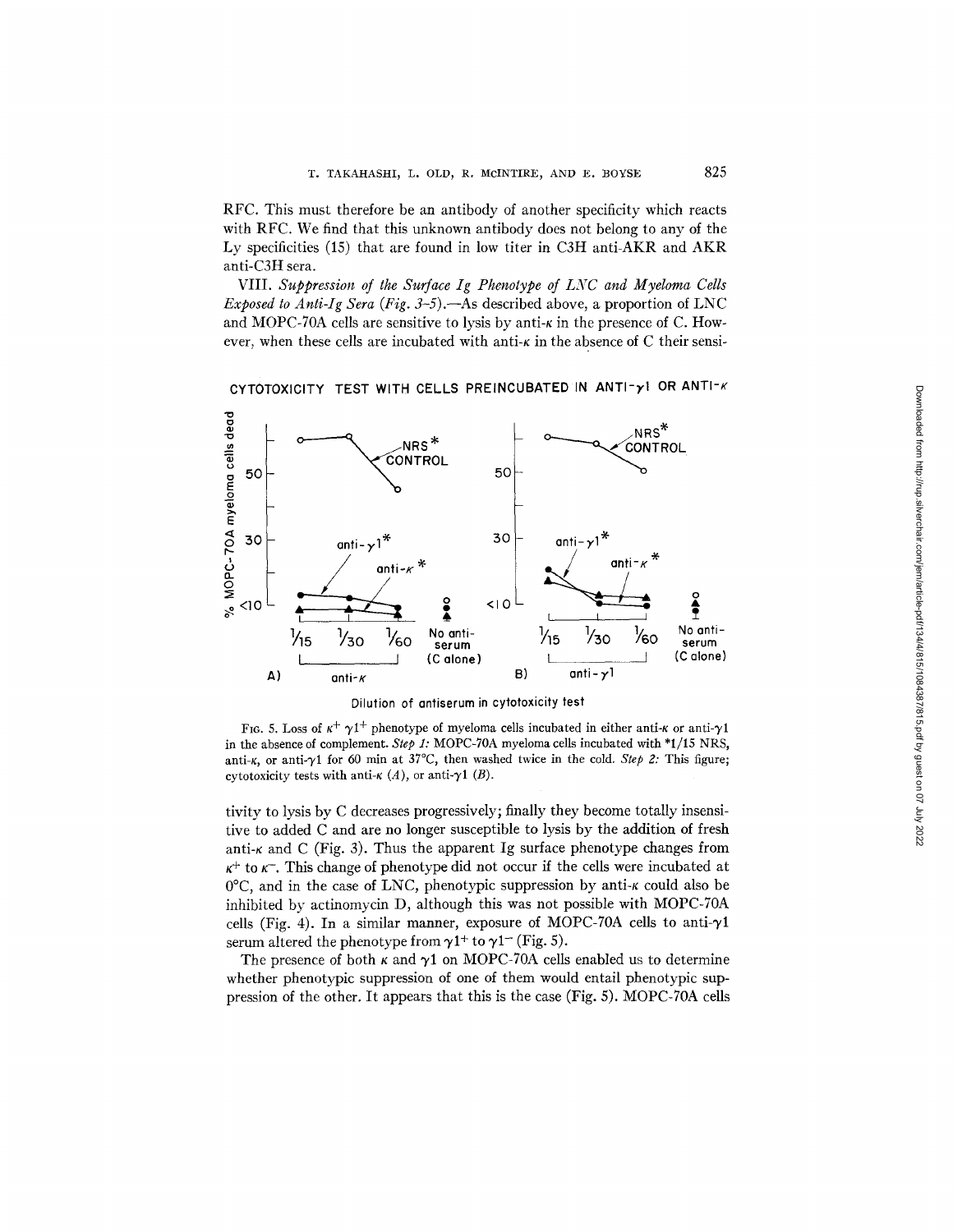incubated with anti- $\gamma$ 1 became insensitive to both anti- $\kappa$  and anti- $\gamma$ 1, and MOPC-70A incubated with anti- $\kappa$  also became insensitive to both anti- $\gamma$ 1 and anti-K.

### **DISCUSSION**

*Ig and Other Surface Markers on Cells of the Immune Syslem.--Table* VIII summarizes what is known of the surface antigens expressed on cells of the immune system. These data accord with the prevailing view that lymphoid cells belong to two major classes, the thymus-derived (T) cell and the thymus-independent (B) cell originating from bone marrow and thought to be the equivalent of the bursal cell of avian species (16, 17). The surface markers of the T cell are the  $\theta$ -Ly-MSLA-TL antigens (1), and for the B cell the PC-MBLA antigens (2, 18).

PC evidently is not a good marker for the immature B cell, for it seems to occur rather late in differentiation (see below), at a time when the B cell is about to become a plasma cell and to secrete Ig. These two sets of markers (T *versus* B) appear to be mutually exclusive. We have found no evidence of a normal or malignant cell carrying both of them.

What is the origin of cells bearing demonstrable Ig on their surface? Those bearing PC.1 as well as Ig are clearly B cells; in this category are a proportion of IgM PFC and of RFC (and  $\kappa \gamma$ 1 myelomas). Do T cells also carry Ig markers at some time in their history? If so, one might hope to find some cells bearing both thymocyte markers and Ig. It has been reported that some rosette-forming cells are  $\theta$ <sup>+</sup> (13, 14), but we find that monospecific  $\theta$  antisera prepared in congenic mice do not react with RFC; suppression of RFC by the usual anti- $\theta$  sera  $(12)$  is due to an unidentified antibody; this may be recognizing a T cell marker, but that has yet to be proved. If indeed some RFC are T cells, then the T cell must acquire the RFC property late in its history, at a time when  $\theta$  and Ly are reduced to nondetectable levels. Thus, despite the apparent necessity for surface Ig receptors on T cells to account for antigen-recognition, we have not succeeded in finding a T cell surface marker on any  $Ig^+$  cell. But it would certainly be unjustified to conclude that the  $Ig^+$  surface phenotype is confined to B cells.

Given the facts about the B and T cell surface markers, what can be said about the origin of the various cell populations examined? The easiest to assess are the clonal populations in Table VIII:  $(a)$  the lymphatic leukemia cells, which are  $\theta^+Ly^+PC^-Ig^-$  (T cell surface phenotype) and (b) the myeloma cells which are  $\theta^- L_y^- PC^+ Ig^+$  or - (B cell surface phenotype). Among normal cells, thymocytes  $(\theta^+Ly^+PC^-Ig^-)$  come closest to being a similarly homogeneous population. Cell suspensions from other organs contain various proportions of  $\theta^+$  and  $\kappa^+$  cells (bone marrow 30%  $\kappa^+$ , none  $\theta^+$ ; spleen 50%  $\kappa^+$ , 30%  $\theta^+$ ; thoracic duct 15%  $\kappa^+$ , 80%  $\theta^+$ ). Although the minimum proportion of T cells is given by the percentage of cells showing the  $\theta$  phenotype, the proportion of B cell is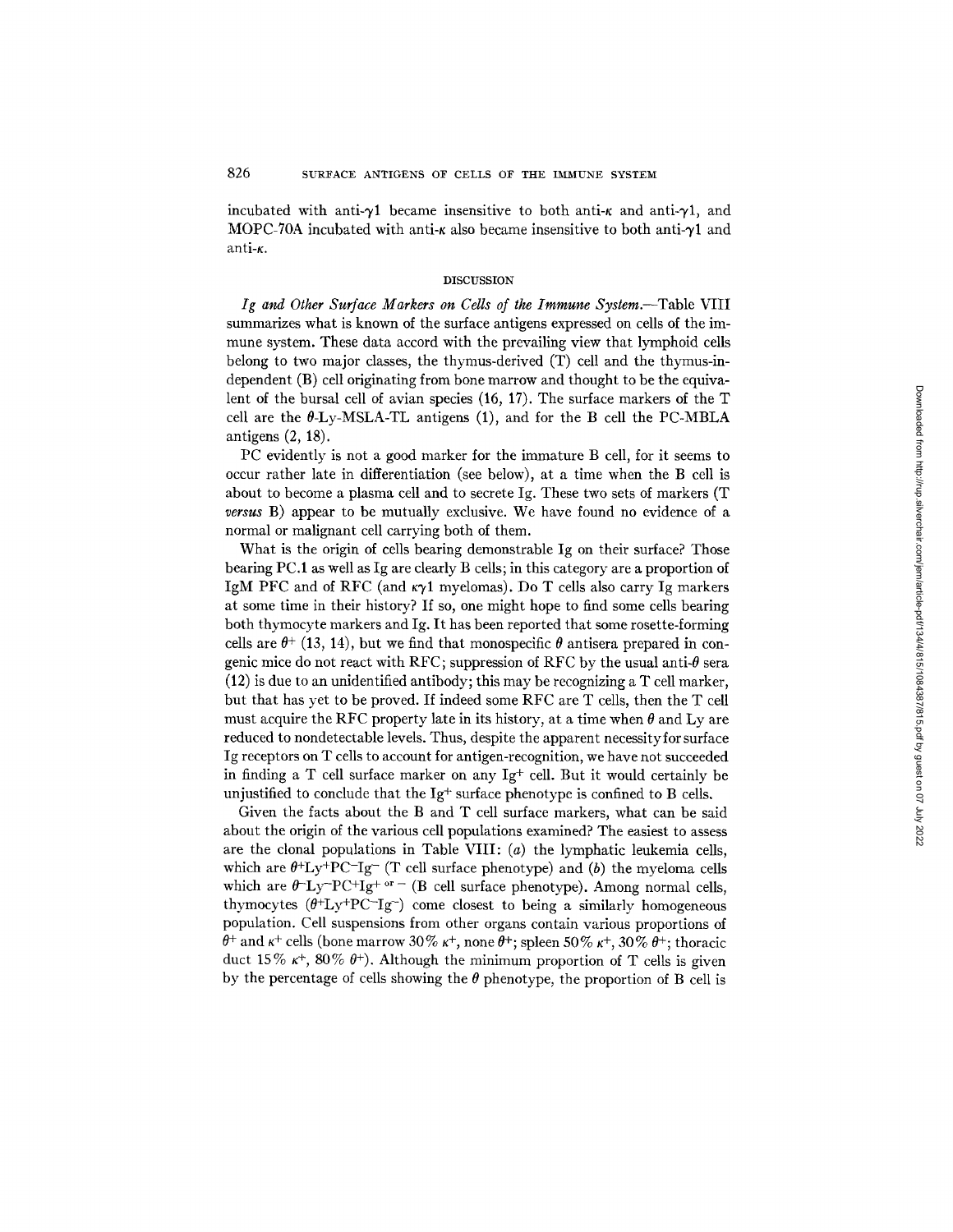**a**  TABLE VIII  $\dot{p}$ e

%  $\tilde{c}$ 

|                            |                                            | vs. Brucella<br>abortus                                                                          | $2^{\circ}$          | I                                                                                                                                                                                                                                                                                                                                                                                                              |                                                                                             | $\mathsf{I}$   | $H^*$                                  |                               |    |                                       |                              |  |                            |                                                                        |                |  |  |  |                                                                                               |  |  |  |  |  |                            |  |  |  |  |
|----------------------------|--------------------------------------------|--------------------------------------------------------------------------------------------------|----------------------|----------------------------------------------------------------------------------------------------------------------------------------------------------------------------------------------------------------------------------------------------------------------------------------------------------------------------------------------------------------------------------------------------------------|---------------------------------------------------------------------------------------------|----------------|----------------------------------------|-------------------------------|----|---------------------------------------|------------------------------|--|----------------------------|------------------------------------------------------------------------|----------------|--|--|--|-----------------------------------------------------------------------------------------------|--|--|--|--|--|----------------------------|--|--|--|--|
|                            | Adoptive transfer of<br>antibody formation |                                                                                                  | $\ddot{\phantom{0}}$ | ľ                                                                                                                                                                                                                                                                                                                                                                                                              |                                                                                             | $\mathbf{I}$   | $\ddot{*}$                             |                               |    |                                       |                              |  |                            |                                                                        |                |  |  |  |                                                                                               |  |  |  |  |  |                            |  |  |  |  |
| Tests in vivo              |                                            | vs. SE                                                                                           | å                    | $\ddot{}$                                                                                                                                                                                                                                                                                                                                                                                                      |                                                                                             | $\mathsf{I}$   | $\ddot{*}$                             |                               |    |                                       |                              |  |                            |                                                                        |                |  |  |  |                                                                                               |  |  |  |  |  |                            |  |  |  |  |
|                            |                                            |                                                                                                  | $\ddot{ }$           | $\ddot{}$                                                                                                                                                                                                                                                                                                                                                                                                      |                                                                                             | $\overline{1}$ | $\frac{1}{2}$                          |                               |    |                                       |                              |  |                            |                                                                        |                |  |  |  |                                                                                               |  |  |  |  |  |                            |  |  |  |  |
|                            | <b>GVH§</b>                                |                                                                                                  | $\mathbf{L}^{\circ}$ | $\ddot{+}$                                                                                                                                                                                                                                                                                                                                                                                                     |                                                                                             |                | $\overline{\phantom{a}}$               |                               |    |                                       |                              |  |                            |                                                                        |                |  |  |  |                                                                                               |  |  |  |  |  |                            |  |  |  |  |
|                            |                                            |                                                                                                  | $\rm{IgG}$           | $\overline{1}$                                                                                                                                                                                                                                                                                                                                                                                                 | $\pmb{\mathsf{l}}$                                                                          | $+\widehat{8}$ | $\overline{1}$                         | I                             |    | $\begin{array}{c} \hline \end{array}$ |                              |  |                            |                                                                        |                |  |  |  |                                                                                               |  |  |  |  |  |                            |  |  |  |  |
|                            | Plaque<br>formation                        | PFC                                                                                              | IgM                  | $\overline{1}$                                                                                                                                                                                                                                                                                                                                                                                                 | $\mathbf{I}$                                                                                |                | $+\widehat{g}+\widehat{g}+\widehat{g}$ |                               |    | $\overline{1}$                        |                              |  |                            |                                                                        |                |  |  |  |                                                                                               |  |  |  |  |  |                            |  |  |  |  |
|                            | Rosette<br>formation                       | RFC (day 4)                                                                                      |                      | Ī                                                                                                                                                                                                                                                                                                                                                                                                              | $\overline{\phantom{a}}$                                                                    |                |                                        |                               |    |                                       |                              |  |                            |                                                                        |                |  |  |  |                                                                                               |  |  |  |  |  |                            |  |  |  |  |
|                            |                                            |                                                                                                  | Others               | $\begin{array}{c} \rule{0pt}{2ex} \rule{0pt}{2ex} \rule{0pt}{2ex} \rule{0pt}{2ex} \rule{0pt}{2ex} \rule{0pt}{2ex} \rule{0pt}{2ex} \rule{0pt}{2ex} \rule{0pt}{2ex} \rule{0pt}{2ex} \rule{0pt}{2ex} \rule{0pt}{2ex} \rule{0pt}{2ex} \rule{0pt}{2ex} \rule{0pt}{2ex} \rule{0pt}{2ex} \rule{0pt}{2ex} \rule{0pt}{2ex} \rule{0pt}{2ex} \rule{0pt}{2ex} \rule{0pt}{2ex} \rule{0pt}{2ex} \rule{0pt}{2ex} \rule{0pt}{$ | $\overline{1}$                                                                              | $\ddot{}$      | ļ                                      | Ī                             |    | $\mathbf{I}$                          |                              |  |                            |                                                                        |                |  |  |  |                                                                                               |  |  |  |  |  |                            |  |  |  |  |
|                            |                                            | Myelomas                                                                                         | $\vec{r}$            | Ī                                                                                                                                                                                                                                                                                                                                                                                                              | $\overline{1}$                                                                              | $+$            | $\hspace{.1cm} + \hspace{.1cm}$        | I                             |    | $+$                                   | (1)                          |  |                            |                                                                        |                |  |  |  |                                                                                               |  |  |  |  |  |                            |  |  |  |  |
|                            |                                            | $\begin{bmatrix} \text{Lym} \\ \text{plocytic} \\ \text{feukemia} \\ \text{cells} \end{bmatrix}$ |                      | $\overline{+}$                                                                                                                                                                                                                                                                                                                                                                                                 | $^{+}$                                                                                      | $\mathbf{I}$   | İ                                      | İ                             |    | $\overline{\phantom{a}}$              |                              |  |                            |                                                                        |                |  |  |  |                                                                                               |  |  |  |  |  |                            |  |  |  |  |
|                            |                                            | $\begin{array}{c}\n\text{Bone} \\ \text{matrix}\n\end{array}$                                    |                      | $\mathbf{I}$                                                                                                                                                                                                                                                                                                                                                                                                   | $\overline{1}$                                                                              | $\overline{1}$ |                                        | $+ \widehat{8} + \widehat{8}$ |    | $\overline{1}$                        |                              |  |                            |                                                                        |                |  |  |  |                                                                                               |  |  |  |  |  |                            |  |  |  |  |
| Serological tests in vitro |                                            |                                                                                                  |                      |                                                                                                                                                                                                                                                                                                                                                                                                                | Cytotoxicity test‡                                                                          |                | Spleen<br>cells                        |                               |    | $+\frac{6}{5}+\frac{6}{5}$            |                              |  | $+\widehat{S}+\widehat{S}$ |                                                                        | $\overline{1}$ |  |  |  |                                                                                               |  |  |  |  |  |                            |  |  |  |  |
|                            |                                            |                                                                                                  |                      |                                                                                                                                                                                                                                                                                                                                                                                                                |                                                                                             |                |                                        |                               |    |                                       |                              |  |                            |                                                                        |                |  |  |  | $\begin{array}{c} \begin{array}{c} \text{Lymph} \\ \text{node cells} \end{array} \end{array}$ |  |  |  |  |  | $+\widehat{2}+\widehat{3}$ |  |  |  |  |
|                            |                                            |                                                                                                  |                      |                                                                                                                                                                                                                                                                                                                                                                                                                |                                                                                             |                |                                        | Thoracic<br>duct cells        |    |                                       | $+\frac{6}{80}+\frac{6}{90}$ |  |                            | $+\stackrel{\frown}{\mathfrak{L}}+\stackrel{\frown}{\mathfrak{L}}\mid$ |                |  |  |  |                                                                                               |  |  |  |  |  |                            |  |  |  |  |
|                            |                                            | Thymo-<br>cytes                                                                                  |                      |                                                                                                                                                                                                                                                                                                                                                                                                                | $+\frac{2}{0}$<br>+ $-\frac{2}{0}$<br>+ $\frac{2}{0}$<br>+ $\frac{2}{0}$<br>+ $\frac{2}{0}$ |                | $\mathbf{I}$                           | $\overline{\phantom{a}}$      |    | $\overline{\phantom{a}}$              |                              |  |                            |                                                                        |                |  |  |  |                                                                                               |  |  |  |  |  |                            |  |  |  |  |
|                            |                                            | Cell surface                                                                                     |                      |                                                                                                                                                                                                                                                                                                                                                                                                                | $L_y$ -A, B, C                                                                              | P <sub>C</sub> |                                        |                               | E, | Other Ig                              | compo-<br>nents              |  |                            |                                                                        |                |  |  |  |                                                                                               |  |  |  |  |  |                            |  |  |  |  |

\* This table summarizes data from the present study and from previous publications from this laboratory (see refs. 2, 15, 21, 22).

.َ ص

**~x**  C  $\sim$  .  $\sim$  . **v.~ ~ a**   $\sim$   $\sim$ .<br>8 Q w a ...  $\frac{1}{2}$  $\frac{1}{2}$  $\frac{1}{2}$  $\frac{1}{2}$  $\frac{1}{2}$  $\frac{1}{2}$  $\frac{1}{2}$ ๛**ฅ** ฺ ~; – **.~- ~,~ ~ 'F, =~**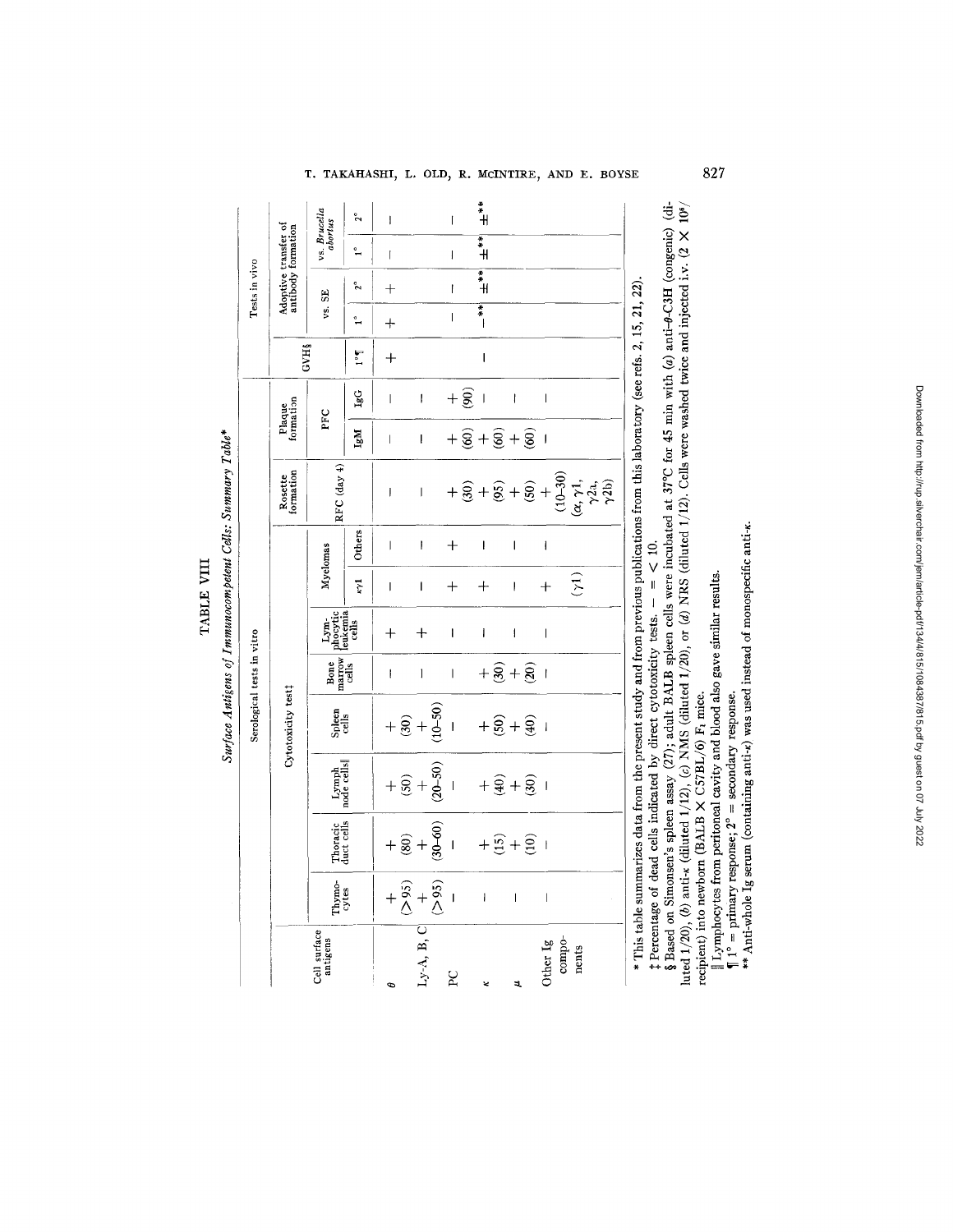uncertain, because we cannot be sure that the  $\kappa$  surface phenotype absolutely distinguishes B cells from T cells.

What are the relative contributions of B and T cells to the various cell populations concerned in tests of function in vitro and in vivo? (a) Some RFC are B cells  $(PC^+)$ ; the contribution of T cells to this population is uncertain (as discussed above). (b) Most or all PFC have the B phenotype  $(PC<sup>+</sup>)$ . Possibly the B-type RFC which carry surface Ig mature into PFC. One interpretation is that the B cell mediating rosette formation is at an early phase of differentiation during which it expresses surface Ig; as it matures to the secretory phase, the amount of surface Ig decreases and PC increases. This may signify a remodeling of the B cell surface as it undergoes maturation to an Ig-secreting end cell, perhaps the counterpart of the profound transition in alloantigen representation which the thymocyte experiences in the course of peripheralization (1). (c) The cell population which has the potential to initiate *graft-versus*host (GVH) reactions has the T phenotype  $\theta^+ \kappa^-$  (evidently the majority of such cells do not have detectible amounts of surface Ig). (d) Antibody formation in mice involves in some instances a thymus-dependent function, exemplified by the response to SE (19, 20), and in others a thymus-independent function, exemplified by the response to *Brucella* antigens (21). The surface phenotypes are concordant (22) since adoptive immunization of the former type was antagonized by  $\theta$  antiserum (implicating the T cell) whereas the latter was not (Table VIII) (21).

The failure of PC antiserum to influence adoptive transfer of primary or secondary antibody formation is paradoxical, because antibody-producing cells are PC<sup>+</sup> (2). The most likely explanations are that: (a) PC<sup>+</sup> cells may be relatively resistant to radiation, enabling them to survive after the prospective recipient has been irradiated in preparation for the test of adoptive immunization (the donor  $PC^+$  cells would thus be superfluous, and their destruction by PC antiserum immaterial); or  $(b)$  at the time of transfer the cells responsible may be at an early stage of maturation at which we suspect the cell with antibody-secretory potential is PC-. (For a discussion of evidence favoring the latter interpretation see ref. 22.)

With regard to myelomas it is somewhat surprising that the only surface immunoglobulin type found was  $\kappa \gamma$ 1 rather than  $\kappa \mu$  which is the type demonstrable on lymphocytes and IgM PFC. A total of four  $\kappa \gamma$ 1-producing myelomas (two in this report and two tested by Princler, G. L., and K. R. McIntire, unpublished) have been examined; all were sensitive to anti- $\kappa$  and anti- $\gamma$ 1. Six myelomas of other classes  $(1\mu, 2\alpha, 2\gamma2a, 1\gamma2b)$  have not been sensitive to anti-Ig sera in cytotoxicity tests.

Thus we can broadly recognize three Ig surface phenotypes: (a) surface Ig only, no demonstrable secretion, e.g. the  $\kappa^+\mu^+$  lymphoblastic human cell line (Daudi, ref. 23) and presumably also the  $\kappa^+\mu^+$  lymphocyte; (b) secretory Ig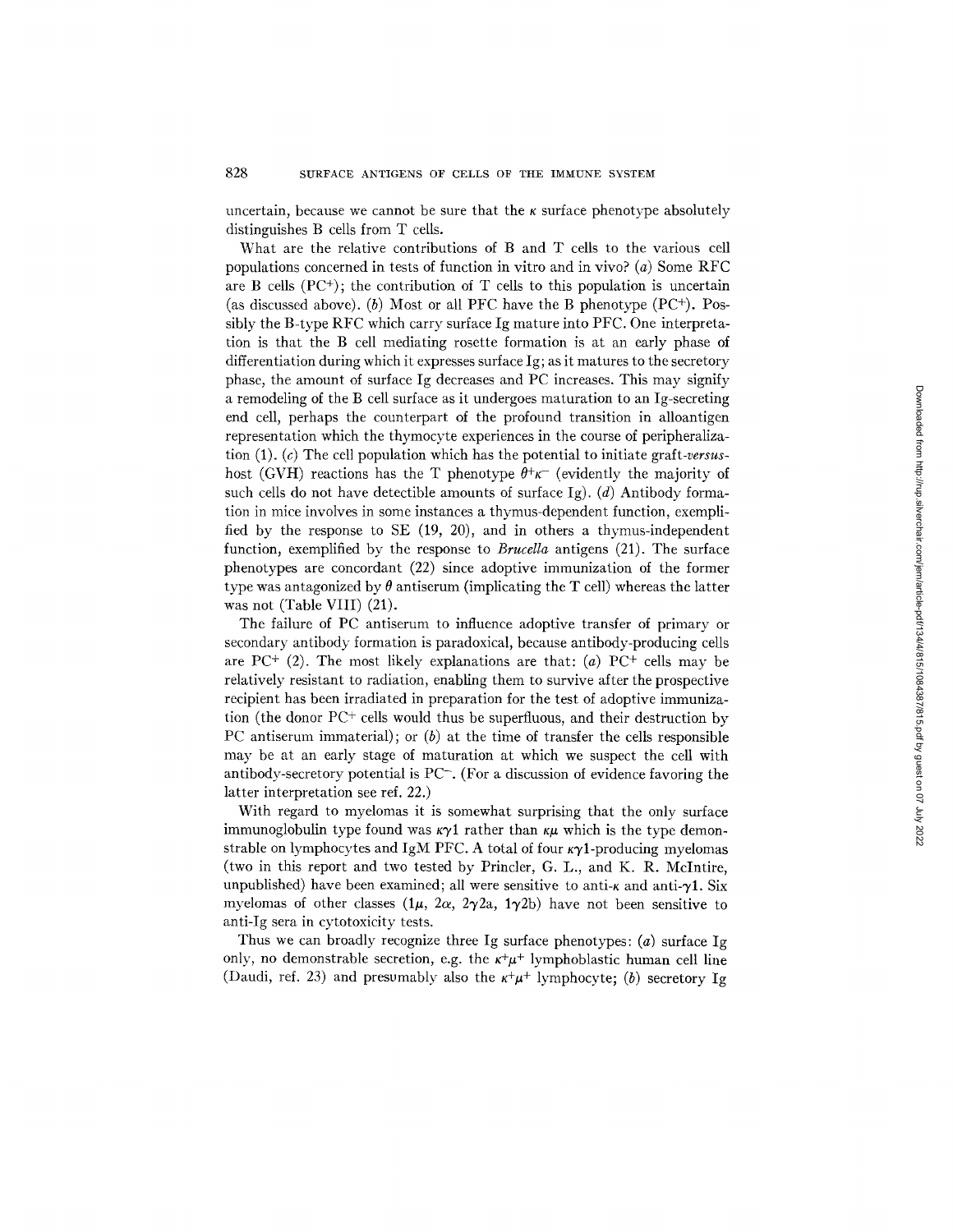only, no demonstrable surface Ig, e.g. most mouse myelomas and IgG PFC; and (c) combined surface and secretory type, e.g.  $\kappa \gamma$ 1 myelomas and the IgM PFC.

*Antibody-Induced Suppression of the Ig Phenotype: Anhgenic Modulation?-*  The apparent loss of Ig from the surfaces of cells incubated in anti-Ig sera has several features in common with antigenic modulation described in the TL system of antigens (11). Both phenomena are temperature dependent, both can be suppressed by actinomycin D, and in both instances the loss may include specificities not represented in the antiserum responsible for the suppression. In the TL system a simple blocking mechanism has been ruled out, and we are left with the possibilities that the modulated antigen has been *(a)* exfoliated from the cell, (b) ingested by the cell, or  $(c)$  combined with antibody in a manner leading to conformational changes at the cell surface which ultimately prevent the effective utilization of complement.

The fact that phenotypic suppression resembling antigenic modulation is now seen to affect cell surface Ig determinants adds weight to the suggestion (24) that antigenic modulation of TL antigens may be a model for "allotype suppression" (the suppression of an Ig allotype in the serum of an animal treated with antibody to that allotype) (25). The union of anti-Ig with cell surface Ig is an event that involves the same surface Ig molecule that would normally engage antigen. Either stimulus can initiate blastic transformation of the lymphocyte (26). In both cases we surmise that this process begins with suppression of the Ig surface phenotype, as observed in our experiment, and in the case of the B cell ends with conversion into the Ig-secretory phenotype.

## **SUMMARY**

*Immunoglobulins* (Ig) on cells of the immune system: The cytotoxicity test, with class-specific and type-specific anti-Ig sera, identifies  $\kappa$  and  $\mu$  determinants on mouse lymphocytes. The proportion of  $\kappa^+$  cells is characteristic for each source of cells:  $30\%$  of bone marrow cells,  $40\%$  of cells from peripheral lymph nodes, 45 % of lymphocytes from peripheral blood or peritoneal cavity, and 50% of spleen cells. No Ig was demonstrable on thymocytes or on leukemia cells (most of which arise from thymus-derived [T] cells). Cytotoxicity tests were performed on various myelomas secreting different Ig; the only positive reactions were given by  $\kappa \gamma 1$  myelomas (all four  $\kappa \gamma 1$  myelomas tested were sensitive to both anti- $\kappa$  and anti- $\gamma$ 1). Hemolytic plaque-forming cells (PFC) of IgG type had no demonstrable surface Ig, but a proportion of IgM PFC were  $\kappa^+\mu^+$ . Virtually all rosette-forming cells (RFC) have surface Ig, more than 90% of them being inhibited by anti- $\kappa$ , 50% by anti- $\mu$ , and 10-30% by antisera to other heavy chains. Anti- $\lambda$  sera gave no positive reactions with any cell type, which is in keeping with the low level of this light chain in mouse serum.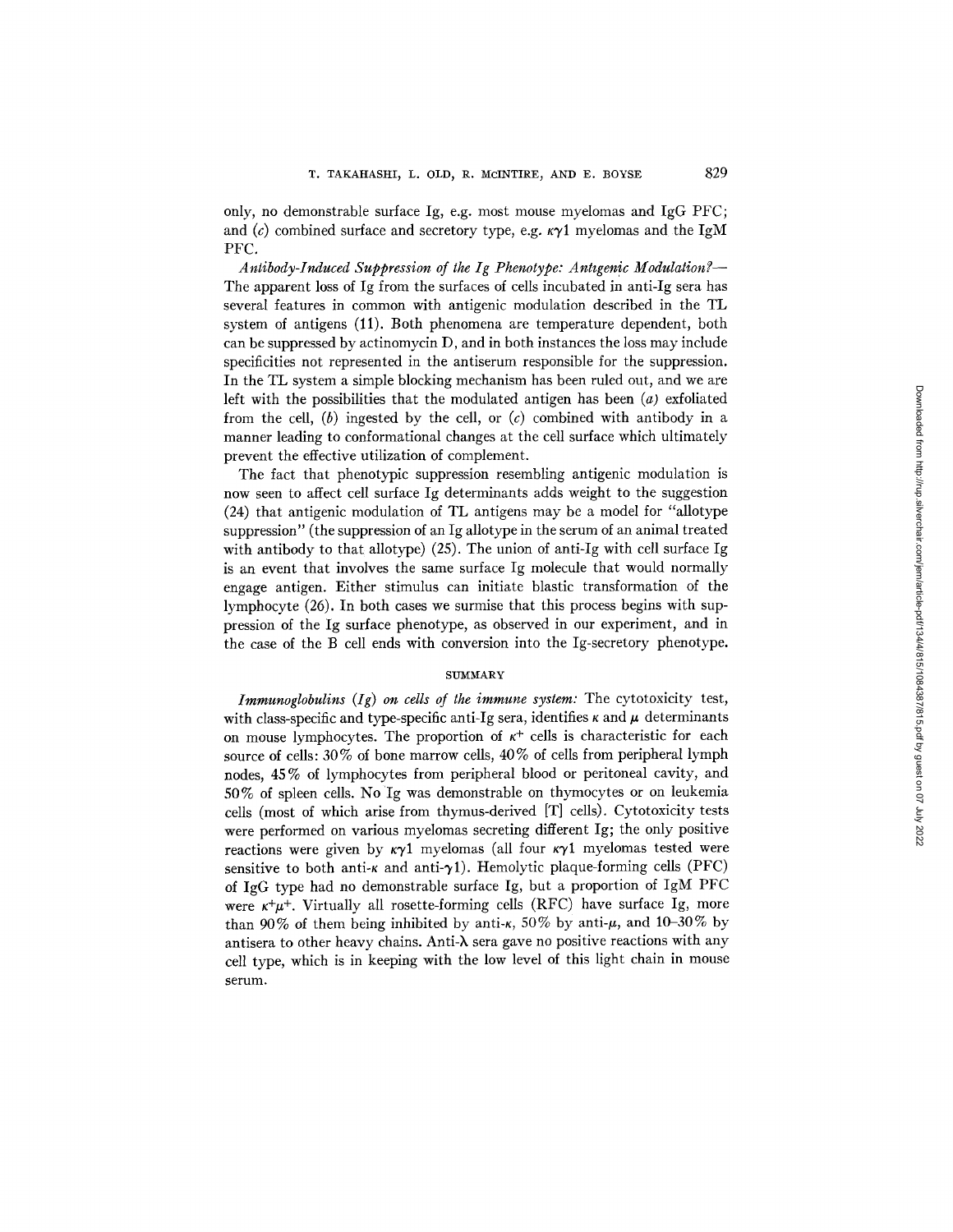*Ig and other differentiation antigens as markers for T and B cells:* Thymocytes are hallmarked by the alloantigens TL,  $\theta$ , and the Ly series, and it is generally held that extrathymic lymphoid cells that bear them are derived from thymocytes. There is one alloantigen marker for the thymus-independent (B) cell, and that is PC, which appears late in differentiation. (The mouse-specific lymphocyte (MSLA) and mouse-specific bone marrow-derived lymphocyte (MBLA) antigens recognized by heteroantisera, not used in the present study, are other candidates for T and B cell markers.) Making use of antisera to these surface antigens to inhibit the function of cells that carry them, we find the following:

Approximately 30% of RFC, 60% of IgM PFC, and 90% of IgG are  $PC^+$ and so are identified as B cells. No T markers were demonstrable on these cell populations. Thus if T cells do become RFC or PFC they presumably lose their T surface markers in the process (cf. the quantitative reduction of T markers accompanying the thymocyte  $\rightarrow$  lymphocyte transition).

Cells that have the potential to initiate *graft-versus-host* (GVH) reactions have the T cell surface phenotype  $\theta^+$ Ig<sup>-</sup>.

Adoptive transfer of thymus-dependent antibody-forming capacity (response to sheep erythrocytes) required  $\theta^+$  cells but transfer of a thymus-independent immune response to *Brucella* antigen did not. Cells with surface Ig were involved in both types of adoptive transfers.

Thus the presently available T markers do not provide evidence for T cells carrying surface Ig.

*Suppression of the Ig phenotype by antibody: antigenic modulation?* A phenotypic change from  $Ig^+$  to  $Ig^-$  occurs when  $Ig^+$  lymphocytes or myeloma cells are incubated with anti-Ig sera in vitro in the absence of complement (C). As with antigenic modulation in the TL system, which it resembles, this phenomenon is temperature dependent and in the case of lymph node cells (LNC) can be inhibited by high doses of actinomycin D.

*Note Added in Proof.*--Subsequent tests show RFC to be MSLA<sup>-</sup> and a high population of them  $MSPCA^+$ . The antigen MSPCA (mouse-specific plasma cell antigen) identified by certain absorbed rabbit anti-mouse myeloma sera is a differentiation antigen of Ig-secreting cells, and is absent from T cells (manuscript in preparation).

### BIBLIOGRAPHY

- 1. Boyse, E. A., and L. J. Old. 1969. Some aspects of normal and abnormal cell surface genetics. *A nnu. Rev. Genet.* 3:269.
- 2. Takahashi, T., L. J. Old, E. A. Boyse. 1970. Surface alloantigens of plasma cells. *J. Exp. Med.* 131:1325.
- 3. Greaves, M. F. 1970. Biological effects of anti-immunoglobulins: evidence for immunoglobulin receptors on *"T"* and *"B"* lymphocytes. *Transplant. Rev.* 5:45.
- 4. Potter, M. 1967. The plasma cell tumors and myeloma proteins of mice. *Methods Cancer Res.* 2:105.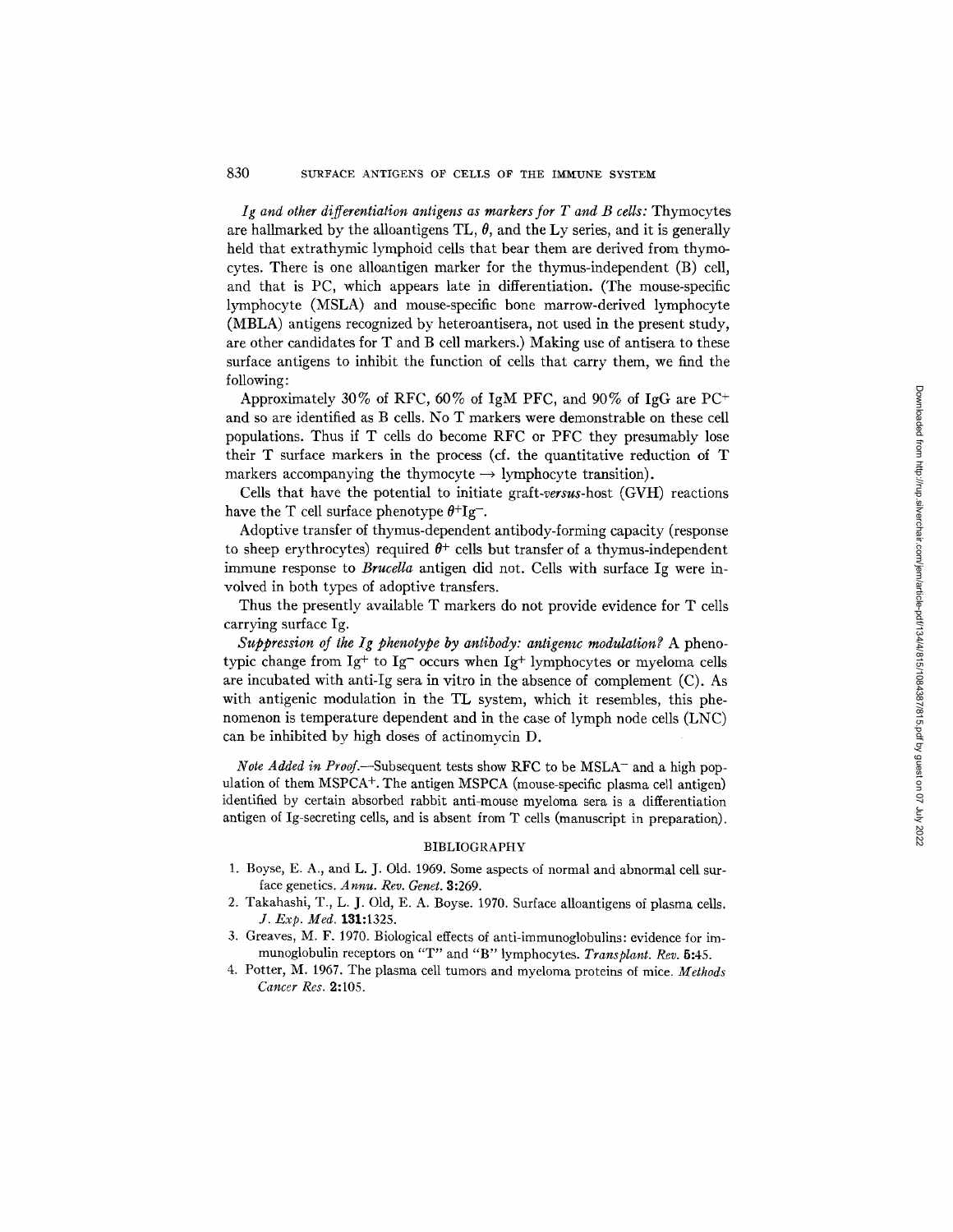- 5. Gorer, P. A., and P. O'Gorman. 1956. The cytotoxic activity of isoantibodies in mice. *Transplant. Bull.* 3:142.
- 6. Boyse, E. A., L. J. Old, and I. Chouroulinkov. 1964. Cytotoxic test for demonstration of mouse antibody. *Methods Med. Res.* 10:39.
- 7. Jerne, N. K., A. A. Nordin, and C. Henry. 1963. The agar plaque technique for recognizing the antibody producing cells. *In* Cell Bound Antibodies. B. Amos and H. Koprowski, editors. The Wistar Institute Press, Philadelphia, Pa. 109.
- 8. Dresser, D. W., and H. H. Wortis. 1965. Use of an antiglobulin serum to detect cells producing antibody with low haemolytic efficiency. *Nature (London).* 208: 859.
- 9. Edwards, G. E., R. G. Miller, and R. A. Phillips. 1970. Differentiation of rosette forming cells from myeloid stem cells. *Y. Immunol.* 105:719.
- 10. Shirai, T., and R. C. Mellors. 1971. Natural thymocyte toxic autoantibody and reactive antigen in New Zealand Black mice and mice of other strains *Proc. Nat. Acad. Sci. U.S.A.* 68:1412.
- 11. Old, L. J., E. Stockert, E. A. Boyse, and J. H. Kim. 1968. Antigenic modulation. Loss of TL antigens from cells exposed to TL antibody. Study of the phenomenon in vitro. *J. Exp. Med.* 127:523.
- 12. Reif, A. E., and J. M. V. Allen. 1964. The AKR thymic antigen and its distribution in leukemias and nervous tissues. *J. Exp. Med.* 120:413.
- 13. Schlesinger, M. 1970. Anti-0 antibodies for detecting thymus-dependent lymphocytes in the immune response of mice to SRBC. *Nature (London).* 226:1256.
- 14. Greaves, M. F., and E. Möller. 1971. Studies on antigen binding cells. I. Origin of reactive cells. *Cell. Immunol.* 1:372.
- 15. Boyse, E. A., M. Miyazawa, T. Aoki, and L. J. Old. 1968. Ly-A and Ly-B. Two systems of lymphocyte iso-antigens in the mouse. *Proc. Roy. Soc. Ser. B Biol. Sci.*  170:175.
- 16. Warner, N. L., and A. Szenberg. 1964. Immunologic studies on hormonally bursectomized and surgically thymectomized chickens: dissociation of immunologic responsiveness. *In* Thymus in Immunobiology. R. A. Good and A. E. Gabrielsen, editors. Hoeber-Harper, New York. 395.
- 17. Cooper, M. D., A. E. Gabrielsen, and R. A. Good. 1967. Role of the thymus and other central lymphoid tissues in immunological disease. *Annu. Rev. Med.* 18: 113.
- 18. Raft, M. C., S. Nase, and N. A. Mitchison. 1971. Mouse specific bone marrow derived lymphocyte antigen as a marker for thymus-independent lymphocytes. *Nature (London).* 230:50.
- 19. Claman, H. N., E. A. Chaperon, and R. F. Triplett. 1966. Thymus-marrow cell combinations~ynergism in antibody production. *Proc. Soc. Exp. Biol. Med.*  122:1167.
- 20. Mitchell, G. F., and J. F. A. P. Miller. 1968. Cell to cell interaction in the immune response. II. The source of hemolysis-forming cells in irradiated mice given bone marrow and thymus or thoracic duct lymphocytes. *J. Exp. Med.* 128:821.
- 21. Thorbecke, G. J., T. Takahashi, and W. P. McArther. 1971. Surface antigens of immunocompetent cells. *In* Morphological and Functional Aspects of Immunity.